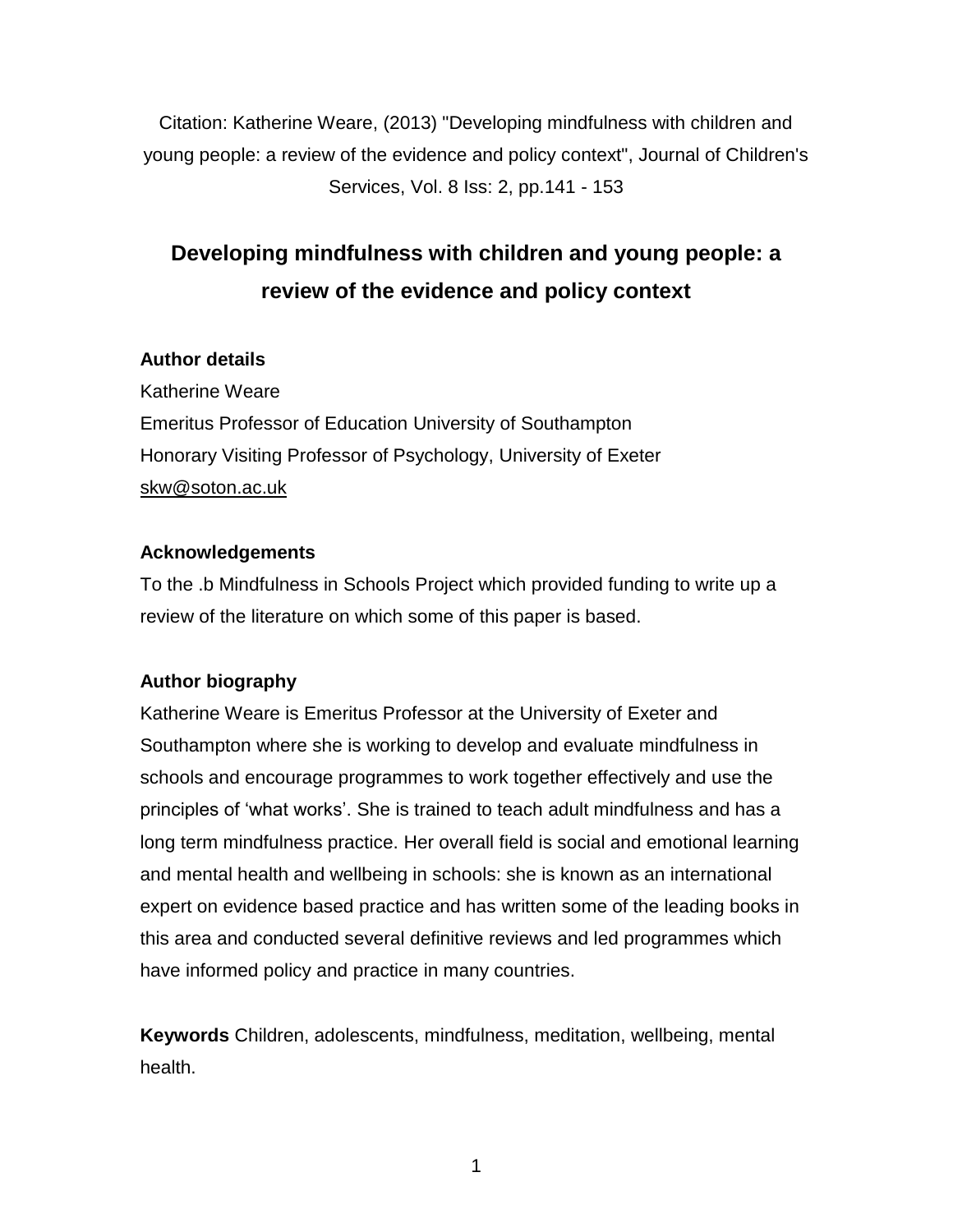# **Article classification**: literature review

# **ABSTRACT**

### **Purpose**

This paper explores the growing field of the teaching of mindfulness to young people, looking at its social and policy context, its applications, and other areas of work which it might support and within which it might fit. It focuses particularly on the state of the current evidence for such teaching and the conclusions that can be drawn from it.

# **Design/methodology/approach**

The paper is a literature review, drawing mainly on the twenty or so significant and good quality studies (i.e. those with significant numbers of participants, published in peer reviewed journals) that make up the evidence base for mindfulness and the young, plus some comments on the policy context into which mindfulness can and might fit.

# **Findings**

Work on mindfulness with young people is popular with both staff and students, has a developing presence and can be effective in promoting a very wide range of outcomes. When well taught and when practiced regularly it has been shown to be capable of improving mental health and wellbeing, mood, self esteem, self regulation, positive behaviour and academic learning. There are many possible promising locations for mindfulness within mainstream education and the health services, including work to improve on mental health and wellbeing for staff and students, social and emotional learning, special education and mainstream subject based work.

# **Research limitations/implications**

This is a rapidly growing and promising field that deserves serious attention to widen and deepen the growing evidence base for the much needed benefits for the young that mindfulness appears to bring. It is a young field and most existing studies have been pilots with small numbers, little use of control groups or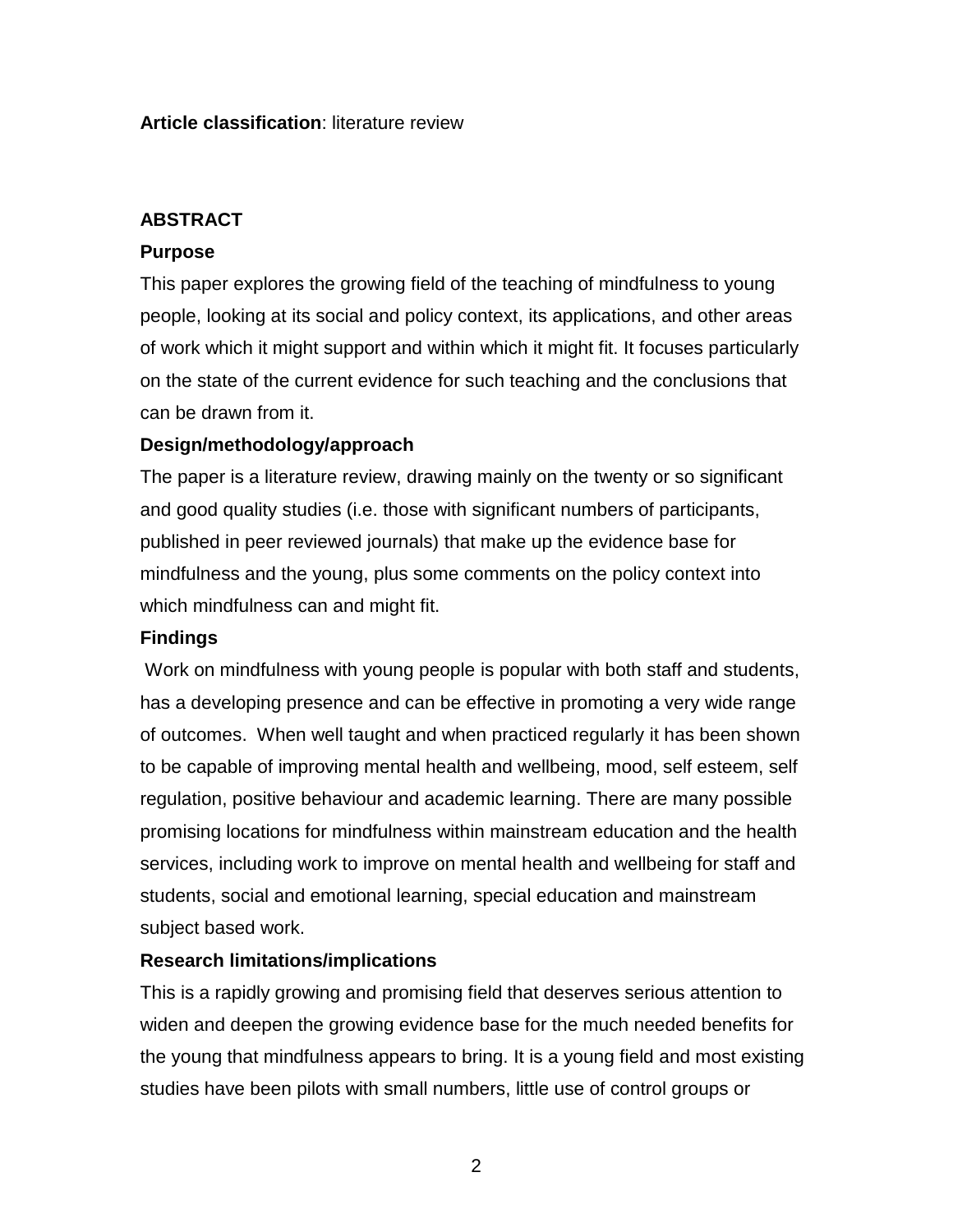random allocation, as yet no standardised measures, a good deal of reliance on self report, and often biases created by having participants who volunteer rather than being chosen. There is an urgent need for more robust studies to support the exponential growth in practice.

# **Practical implications**

The evidence base reviewed in this paper suggests that for schools and the health service to engage in mindfulness is likely to be highly acceptable to staff and students and likely to show beneficial results, while being relatively cheap to introduce, with sustained benefits and likely to have an impact fairly quickly.

# **Social implications**

Mindfulness links with concerns to reduce the burden of health spending on physical and mental illness, including stress and chronic conditions, through preventive, low cost, population based interventions, including in schools. It links with work on positive health and positive psychology, with a growing interest eastern 'holistic' ways of thinking and contemplative approaches such as meditation and yoga, and with the growth of work on social and emotional learning.

# **Originality/value**

Mindfulness is a new and growth area. Work with adults is well developed with a convincing evidence base, but work with the young, although developing rapidly, is much younger and this review is one of only a handful attempting to bring it to wider professional awareness.

# **Introduction**

# *Aims of this paper*

This paper explores the growing field of the teaching of mindfulness to young people. It does not claim to be exhaustive, or written for those at the forefront of mindfulness research, it is aimed at the general reader, perhaps without much knowledge of mindfulness, and is looking particularly at its social and policy context, its applications, and other areas of work which it might support and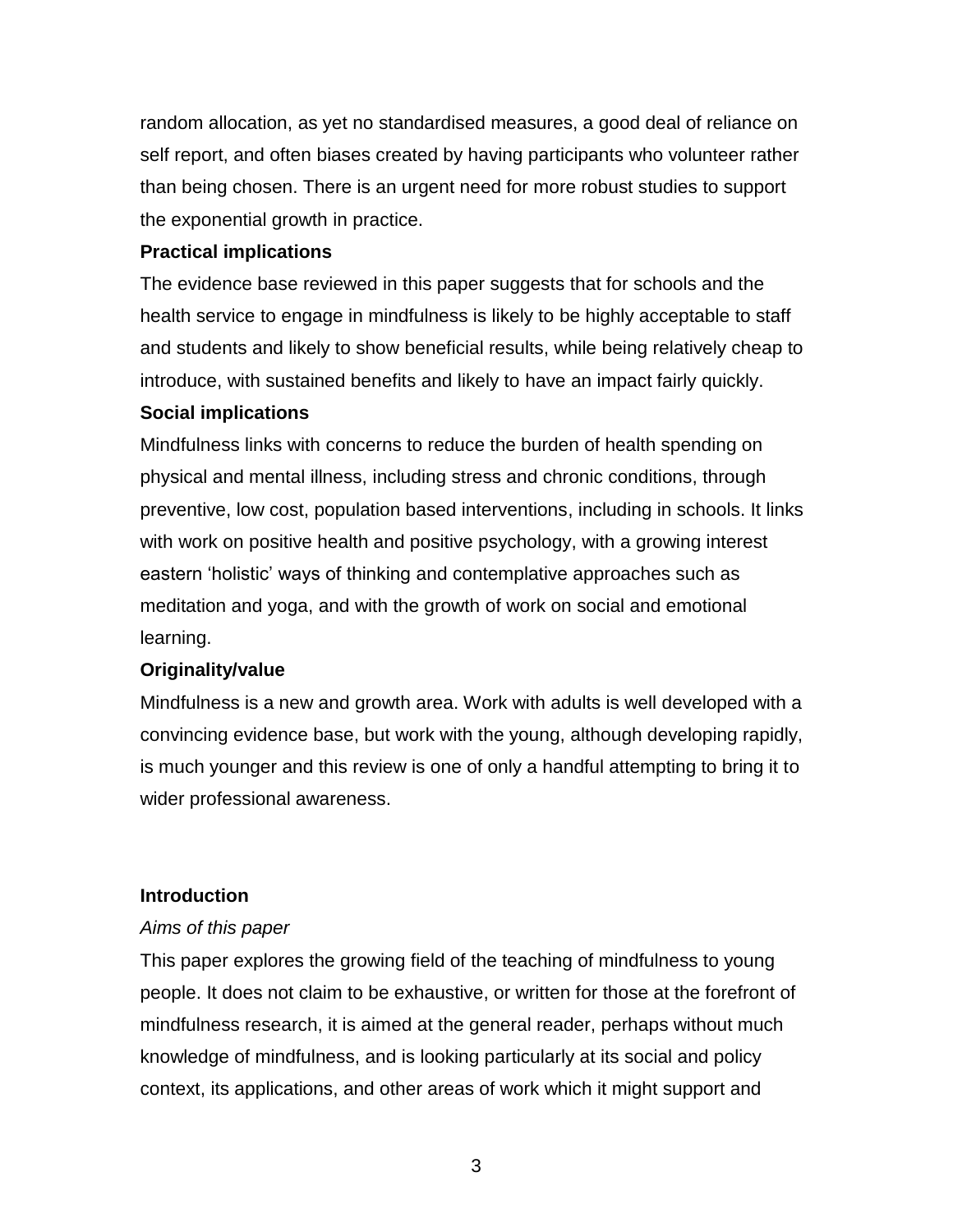within which it might fit. It focuses particularly on the state of the current evidence for such teaching and the conclusions that can be drawn from it.

#### *What mindfulness is*

Mindfulness is fast becoming a familiar term in the health services, occupational health and increasingly in education, with a plethora of research, books, training courses and projects connected with the development and evaluation of mindfulness based interventions and approaches.

The term mindfulness refers to the ability to direct the attention to experience as it unfolds, moment by moment, with open-minded curiosity and acceptance (Kabat-Zinn, 1996). It enables those who have learned it go on to practice it to be more able to be with their present experience, and respond more skilfully to whatever is actually happening. Mindfulness contrasts with the state of mindlessness which is the one in which much of life is lived for many people, moving through experience rarely noticing the present moment, ruminating on the past or worrying about the future and making premature and unhelpful judgments coloured by ingrained preconceptions and mental patterns. Living mindlessly is often accompanied by a sense of stress as one's experiences constantly fall short of one's expectations, and joys and pleasures are ephemeral (Williams and Penman, 2011).

Mindfulness is said to have originated in Buddhist philosophy and meditation practice over two and a half thousand years ago, the core and explicit mission of which was to address and relieving the suffering caused by the dysfunctional ways people habitually tend to respond to their experience. The secularisation, simplification and popularisation of mindfulness was initiated in the 1970s by Jon Kabat-Zinn, an experienced meditator in the Buddhist tradition, working at the Medical Centre at the University of Massachusetts. Inspired by his own experience of the value of contemplative practice, he introduced the first eight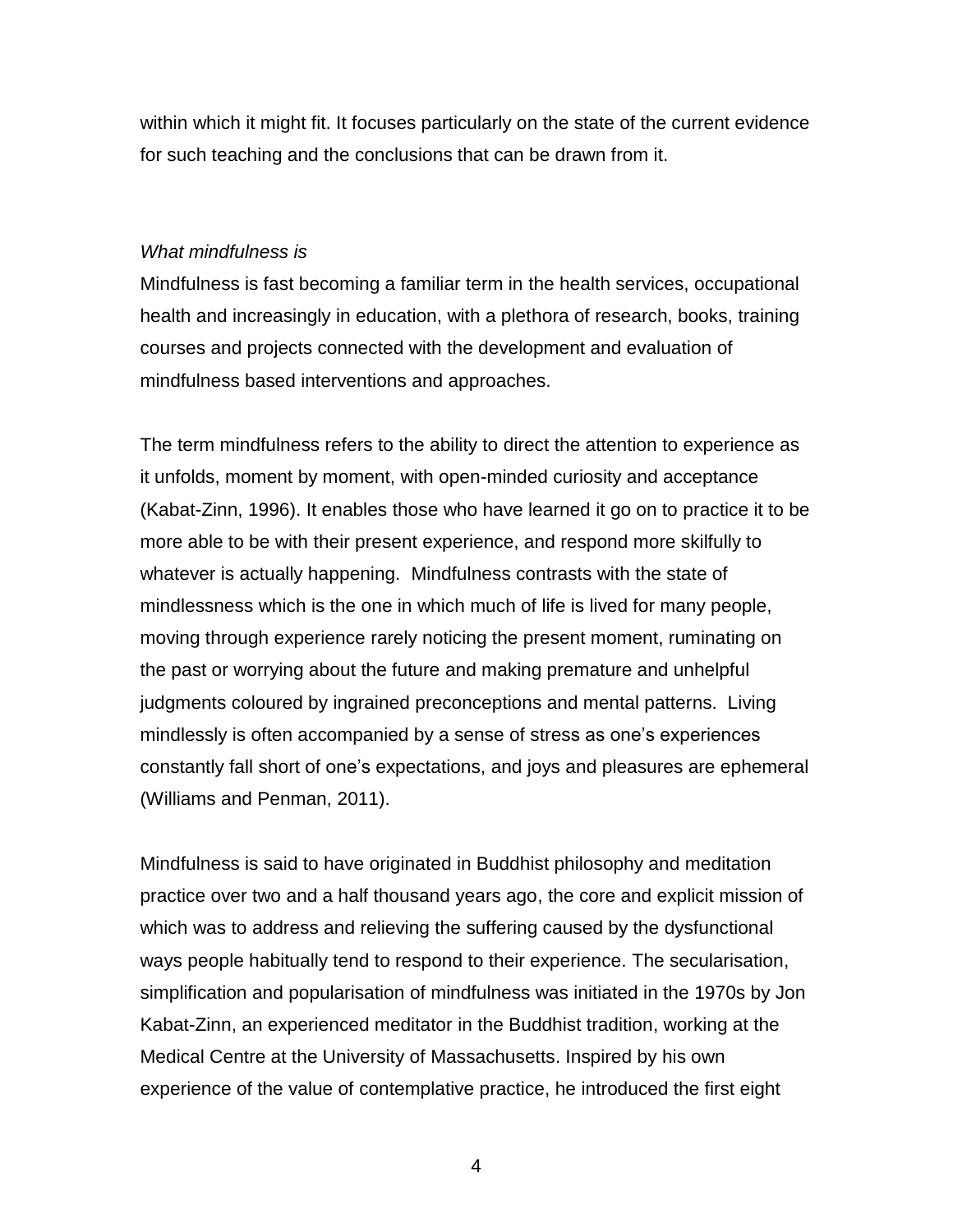week structured mindfulness skills training programme based on his own knowledge of mediation techniques, but greatly simplified, and eventually manualised. The short course he devised gave demonstrable, considerable and relatively rapid psychological, and often physical, relief, to a range of patients experiencing intractable severe pain and distress from a wide range of chronic physical health conditions (Kabat-Zinn, 1996).

Since then mindfulness interventions and research have proliferated across the world, and the emerging evidence base suggests that mindfulness has a wide range of potential applications. The most common form of mindfulness intervention for adults is to be found in 'the eight week course', a manualised course, usually experienced as one weekly two to three hour session spread over eight weeks, which aims to reduce stress (Mindfulness-Based Stress Reduction: 'MBSR') or to prevent depressive relapse (Mindfulness-Based Cognitive Therapy: 'MBCT', a therapy recommended by the UK National Institute for Clinical Excellence (NICE, 2009). for recurrent depression.) Other types of mindfulness interventions for adults include longer interventions, tailor made interventions for specific groups, one to one work and, most recently, on line courses. A range of interventions for children and young people, in schools and in clinical contexts, are also now starting to develop, as this paper will explore.

#### *What is involved in learning mindfulness*

Mindfulness is hard to convey adequately using words as it is essentially about developing forms of awareness which are not verbal but are meta-cognitive, i.e. being aware of the inner processes involved in doing, feeling and thinking and aware of impulses, thoughts and feelings as they arise in the mind and body. It is a sometimes elusive process which lies and above, in some sense behind thoughts and words. Learning to be mindful includes gradually acquiring the ability to be aware of and pay close attention to inner states such as thoughts, emotions and physical sensations, as well as to what is happening in the outside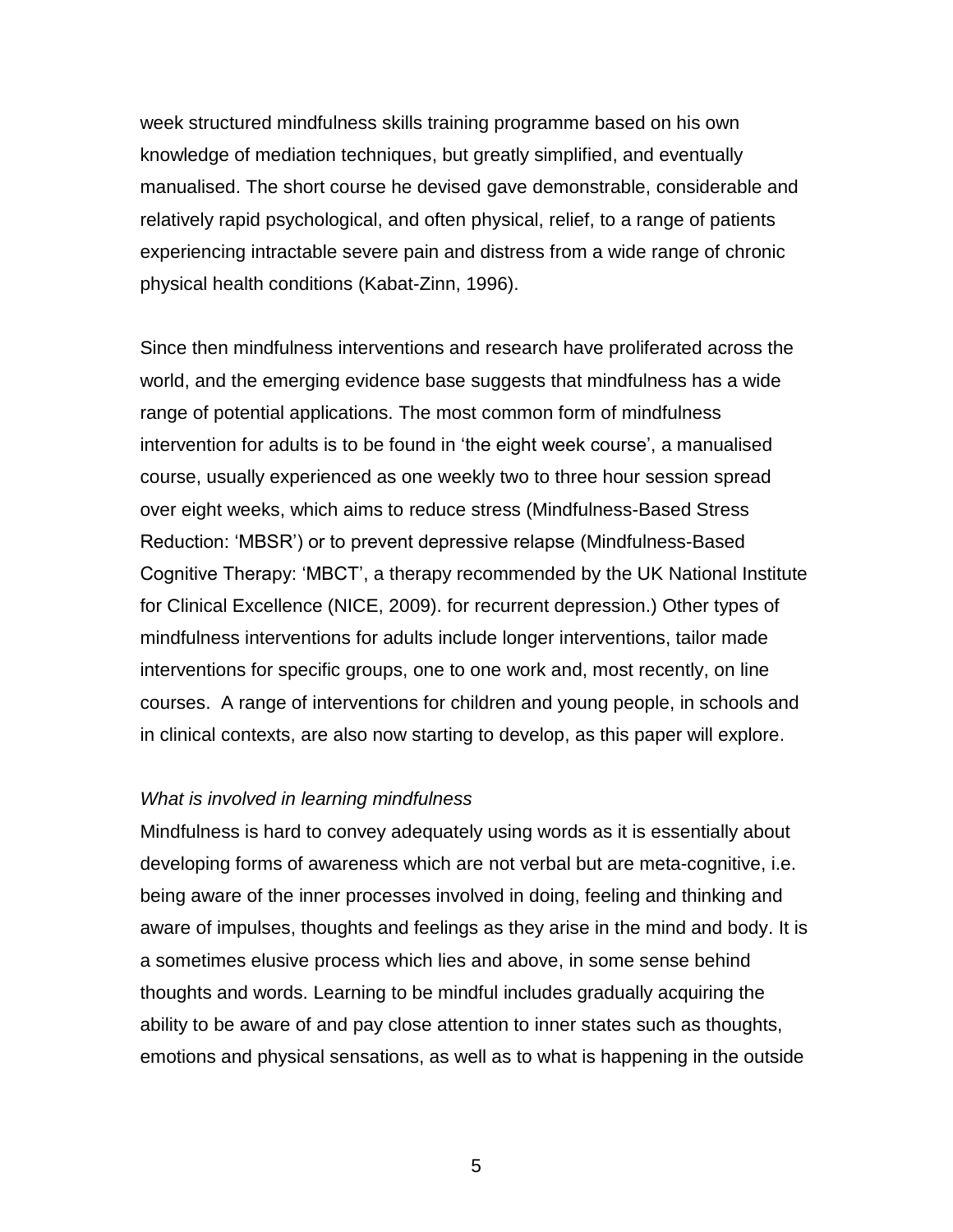world, and with curious and interested attention rather than critical and premature judgment.

These meta-cognitive forms of awareness are developed through practice, supported by some discussion to process and embed the experience. On mindfulness courses, participants will generally initially be led by the teacher in simple mediation and concentration exercises. They typically include becoming more aware of, and giving close attention to sensations as they happen in the body, such as the sensations of breathing, the feeling of contact with the floor or the chair, and the fluctuating sensations that arise in different parts of the body. Practices carried out in class and for homework also include sensitising to feelings and sensations provoked by everyday actions such as walking, eating, hearing, seeing or showering.

Over time participants who practice regularly report that they gradually learn to sustain and focus their attention for longer periods of time and accept their experiences in a more curious, interested and open minded rather than a judgmental way. They discover how to use felt physical sensations of the breath and the body as ''anchors'' to return to when their minds wander and ruminating repetitive thoughts take over. They come to see that thoughts are mental events rather than facts and can be allowed to let come and go, rather than turning into distractions that preoccupy the attention. This realisation helps loosen the grip of habitual, mindless activity and produces less reactivity and impulsiveness, and a greater ability to examine thoughts more rationally and experience with greater acceptance and kindness. This gradually modifies habitual mental and behavioural patterns which otherwise create and maintain negative mental states, such as rumination, stress, anxiety and depression, and makes for greater mental stability, calm, acceptance, appreciation of what is rather than hankering after what is not, and thus higher levels of happiness and wellbeing.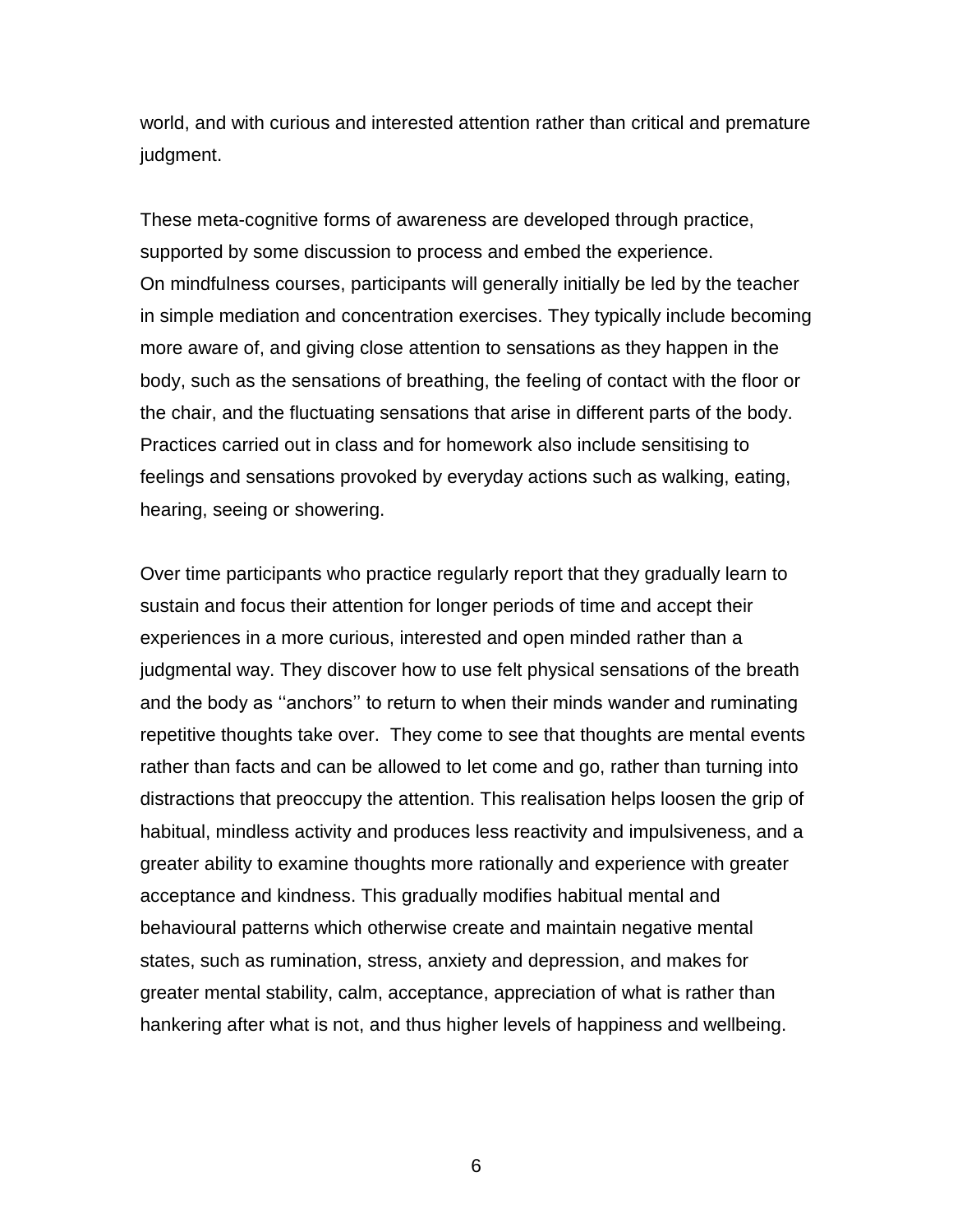Clearly teaching mindfulness to children and young people has to be rather different to teaching it to adults, and teaching it to 'conscript' audiences using a universal approach different again to teaching it to those who opt to learn it out of need or inclination. The various mindfulness programmes are empirically discovering what the best methods, content and materials are to reach children and young people of different ages and in various contexts. In their efforts, although it is hard to generalise, some similarities are emerging. Practice remains at the heart of and with the same basic content and aims as for adult mindfulness (such as paying attention, focusing on the moment, noting sensations in the body, following the breath, mindful walking, mindful eating etc). The degree to which students engage in home practice very much affect the impact of the course. Practices are generally shorter than for adult mindfulness, and based on concrete experience, and with less time spent on enquiry (unpacking the experience). Having an explicit focus on meta-cognition (standing back from thoughts, seeing that they are not facts, and being aware one is thinking) is generally introduced in later childhood and adolescence as it is hard for young children to grasp. Given that the time available is not generally as long (two to three hours for an adult mindfulness course compared with a lesson time of usually three quarters of an hour) aspirations are often lower and focus on awareness raising and student engagement as the goals. Methods, materials and activities are generally more pacey and lighthearted, with a focus on fun and seeing it as a game, and with less emphasis on long periods of silence.

### **THE EVIDENCE BASE**

#### *Mindfulness and adults*

In terms of measurable outcomes the evidence, based on an extensive and growing set of randomized control trials, is reasonably solid that mindfulness interventions for adults can address successfully a very wide range of health, social and emotional problems, including stress, depression, anxiety, pain, and can even help fight infectious disease, apparently by impacting on the immune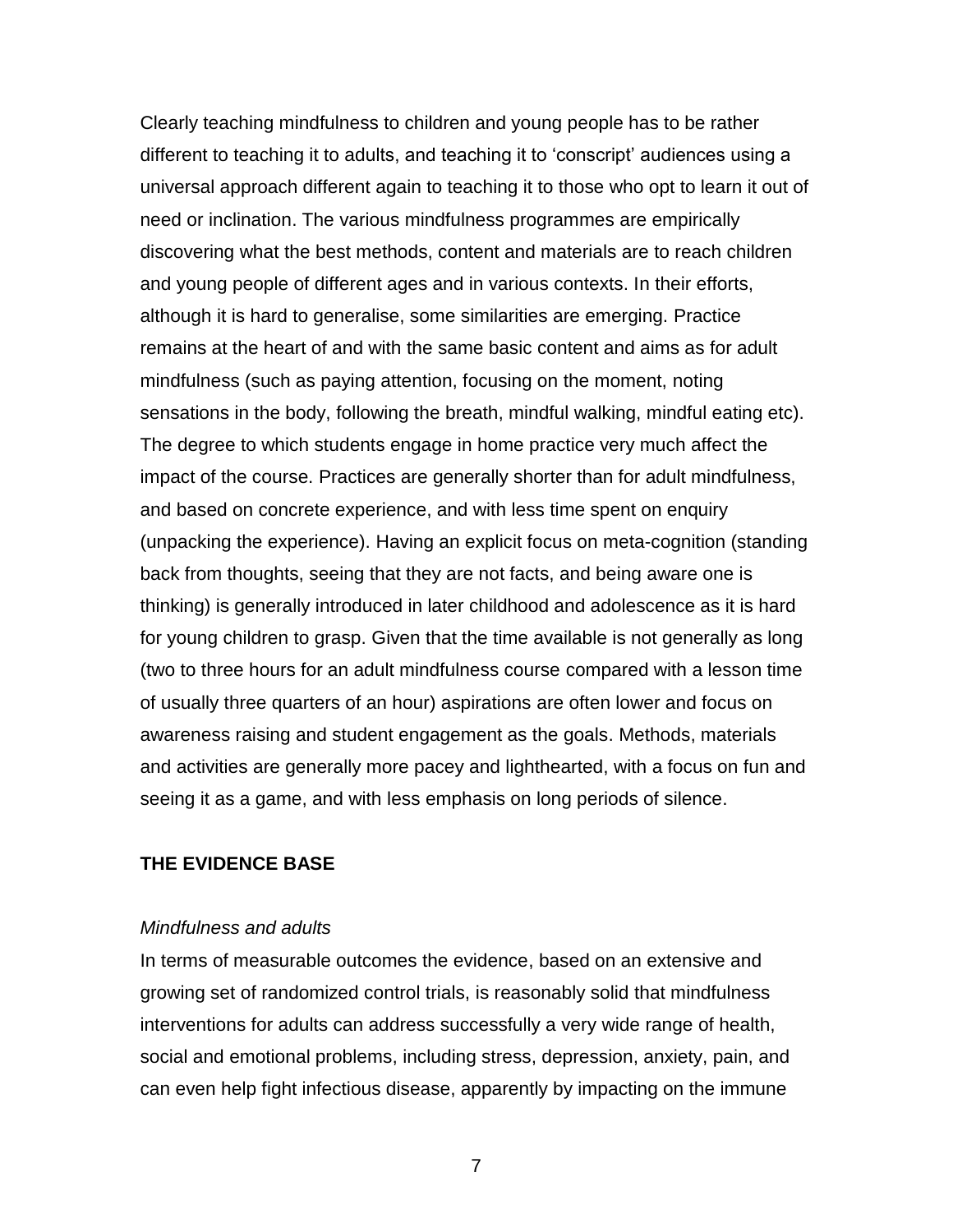system. There is reasonable certainty that mindfulness demonstrably helps participants to feel a greater sense of calm, happiness, wellbeing, and engagement with others and systematic reviews are generally concluding that mindfulness techniques with adults are a least 'promising' across a wide range of contexts and conditions (Baer, 2006).

#### *Mindfulness and the young*

Work on the effects of mindfulness and young people is not yet as extensive as work with adults but is now growing rapidly, particularly in developed countries such as the US and to a lesser extent the UK, and is results are promising. Research has developed rapidly in the last thirty years and two recent reviews (Burke 2010; Harnett and Dawe, 2012) which analysed the findings from around twenty recent studies concluded that mindfulness interventions are promising, generally acceptable and well liked by the young people who take part, and there have been no reports that any of them did any harm.

### *Selection of studies for this paper*

The following sections briefly review the main significant studies that make up the evidence base for mindfulness and the young. As the field is so young it attempts to be comprehensive rather than systematic, and thus reviews work of varied quality. It includes however only on studies with significant numbers of children (some clinical work is with very small numbers, or even individuals) and only on papers published in peer reviewed journals, not unpublished work such as internal reviews by projects themselves or theses and on line reports.

As is usual in a new field, it is important to recognize the as yet embryonic state of the art, with many of the studies that have taken place having been pilots, and have a range of 'methodological difficulties' such as small numbers of participants, very little use made of control groups or random allocation of participants, as yet no standardised measures, a good deal of reliance on self report, and often biases created by having participants who volunteer rather than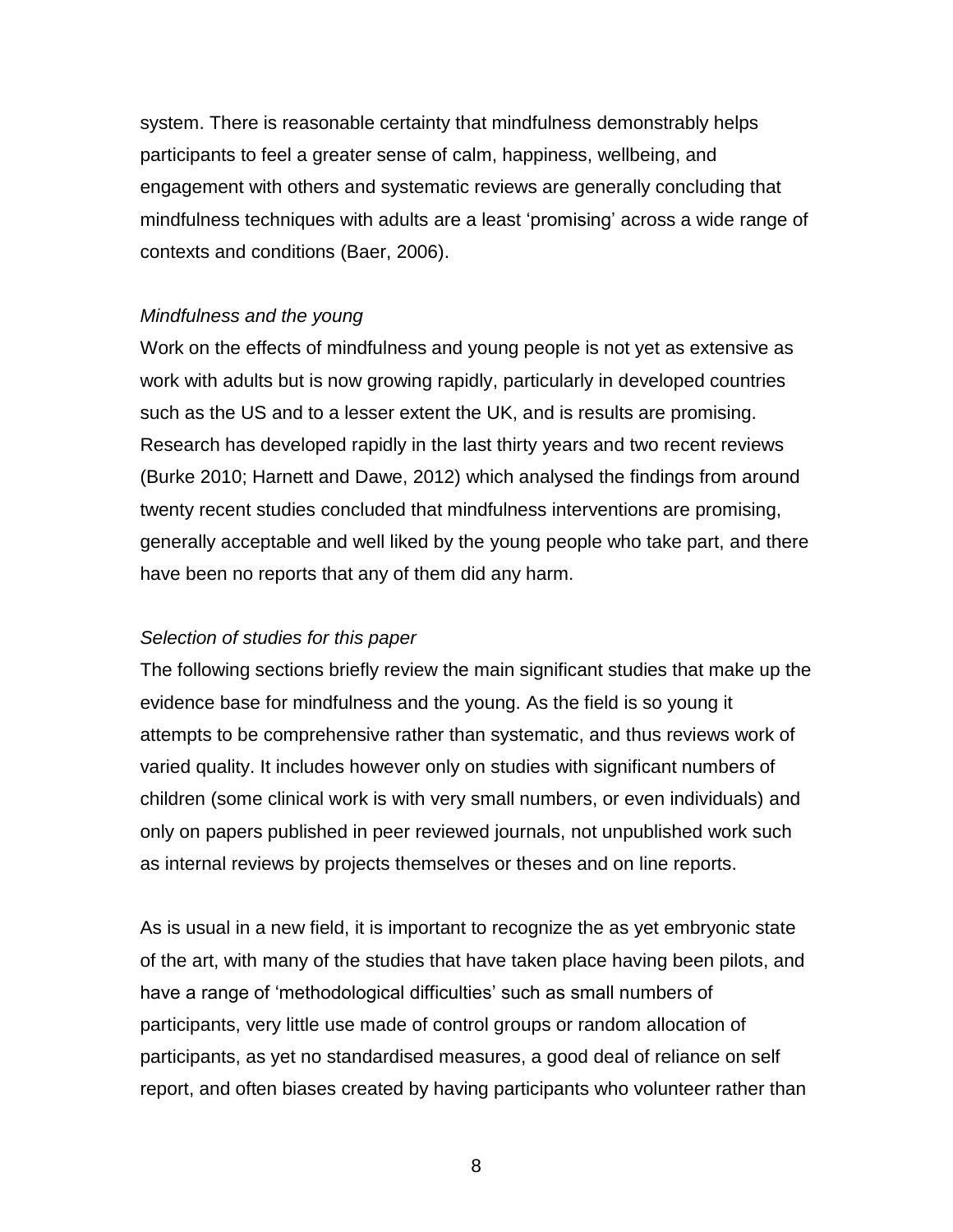being chosen. This means that conclusions have to be tentative at this stage. However the results of a wide range of studies in different contexts offer a set of promising results that suggest that mindfulness is well worth doing. Young people generally enjoy and appreciate the interventions, and the processes and the effects of mindfulness on the young are very similar to the positive changes observable in adults which gives cause for optimism that the same psychological and physiological processes are at work.

#### *Universal approaches to teaching mindfulness in schools*

There are now a range of mindfulness projects being developed for mainstream contexts, most usually schools but occasionally in others such as summer camps which use a universal approach i.e. are delivered to all children, not just those with problems.

Mindfulness in its modern sense was first developed in the United State and the country still leads the field both in terms of the number of universal projects, programmes and interventions and in attempts to evaluate them using rigorous methods. There are several well developed and well funded programmes in the US which have given rise to evaluations published in peer reviewed journals. Two of them, Inner Kids and MindUp can also be found outside of the US and in other parts of the world.

Susan Kaiser Greenland has been instrumental in developing a wide range of universal programmes for schools and for different age groups. Flook et al (2010) reviewed her 8 week "Inner Kids" mindfulness-skills programme which has been taught around the world. An RCT, using a wait list design, with sixty four 7 to 9 year-olds produced parent and teacher-rated improvements in so called 'executive function' in children (executive function refers to the ability to problem solve, plan, initiate and control and monitor one's own actions, to pay attention, be mentally flexible and multi-task, and to employ verbal reasoning). Those with lower pre-course self-regulation were observed to experience greatest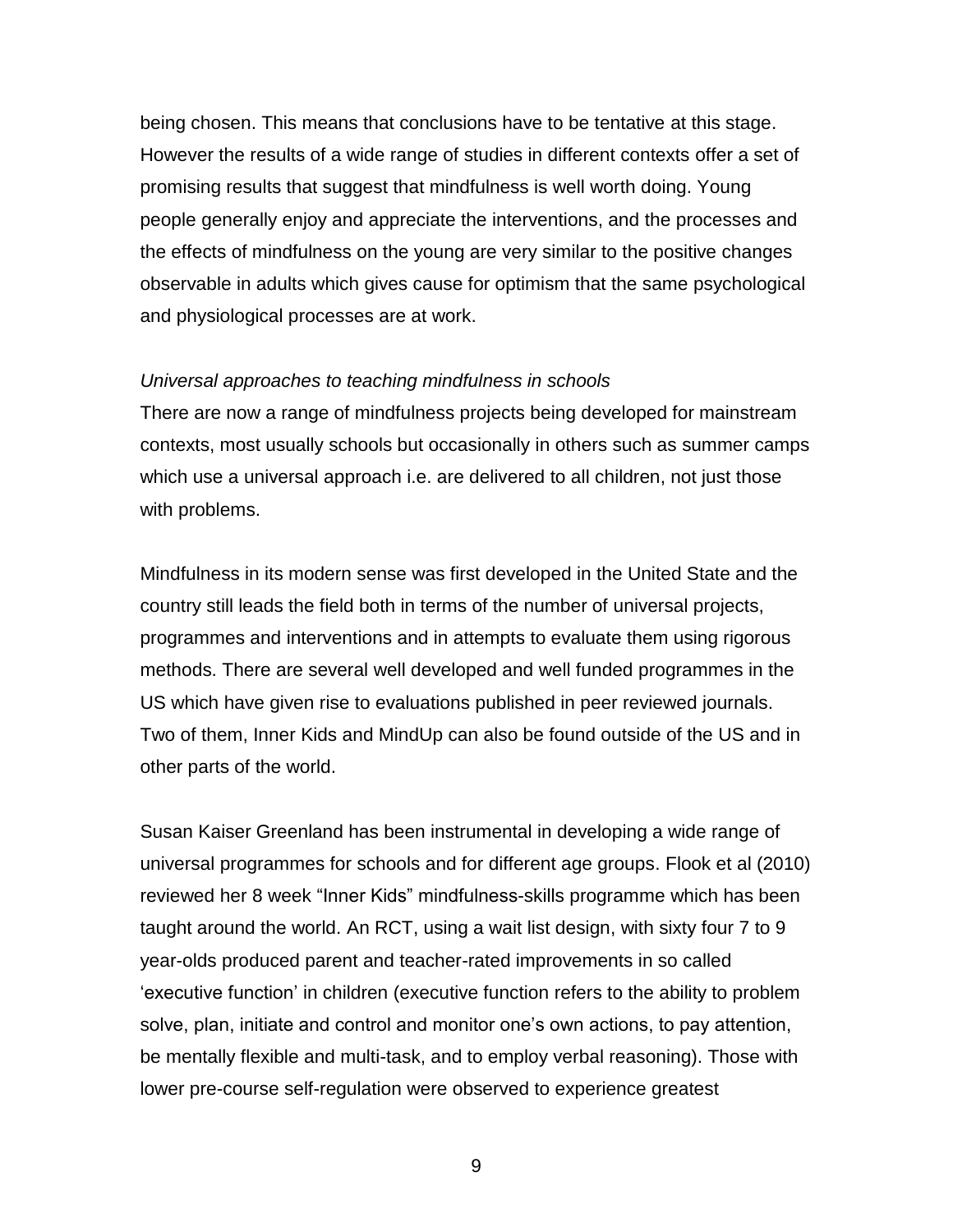improvements in behavioural regulation, meta-cognition (defined earlier as being aware of the inner processes involved e.g. in doing, feeling and thinking) and executive function.

The Hawn Foundation is another globally aspiring universal programme which combines mindfulness with social and emotional learning. Schonert-Reichl and Hymel (2007) reviewed their "MindUP" programme which fosters the development of well-being traits using social, emotional, attentional and selfregulation strategies, including mindfulness exercises. Although the study was not methodologically robust, involving teacher report and a before and after design, it did show improvements in 9 to 13 year-olds' behaviour, attention and focus.

At the other end of the age range, and so far found only within the US, the universal "Learning to BREATHE" curriculum is an MBSR-derived mindfulness programme which was evaluated by Broderick and Metz (2009). Their study, a non randomized quasi- experimental pilot trial of a year group of one hundred and thirty seven 17 to 19 year-old female students in an American independent girls' school showed decreases in negative affect, tiredness and aches and pains, and increases in calm, relaxation, self-acceptance, emotional regulation, awareness and clarity.

Some universal work has been aimed at younger children. Napoli, Krech and Holley (2005) reported on a project which integrated mindfulness and relaxation work with children aged 5- 8 with high anxiety. The research used an RCT design with 228 participants who were participating in the Attention Academy Program (AAP) intervention, which was twelve 45-minute sessions of mindfulness and relaxation over 24 weeks. Post treatment measures showed significant improvement in self-rated test anxiety, teacher rated attention, social skills and selective (visual) attention. Reported effect sizes ranged from small to medium. The study is unusually strong methodologically compared with most papers in the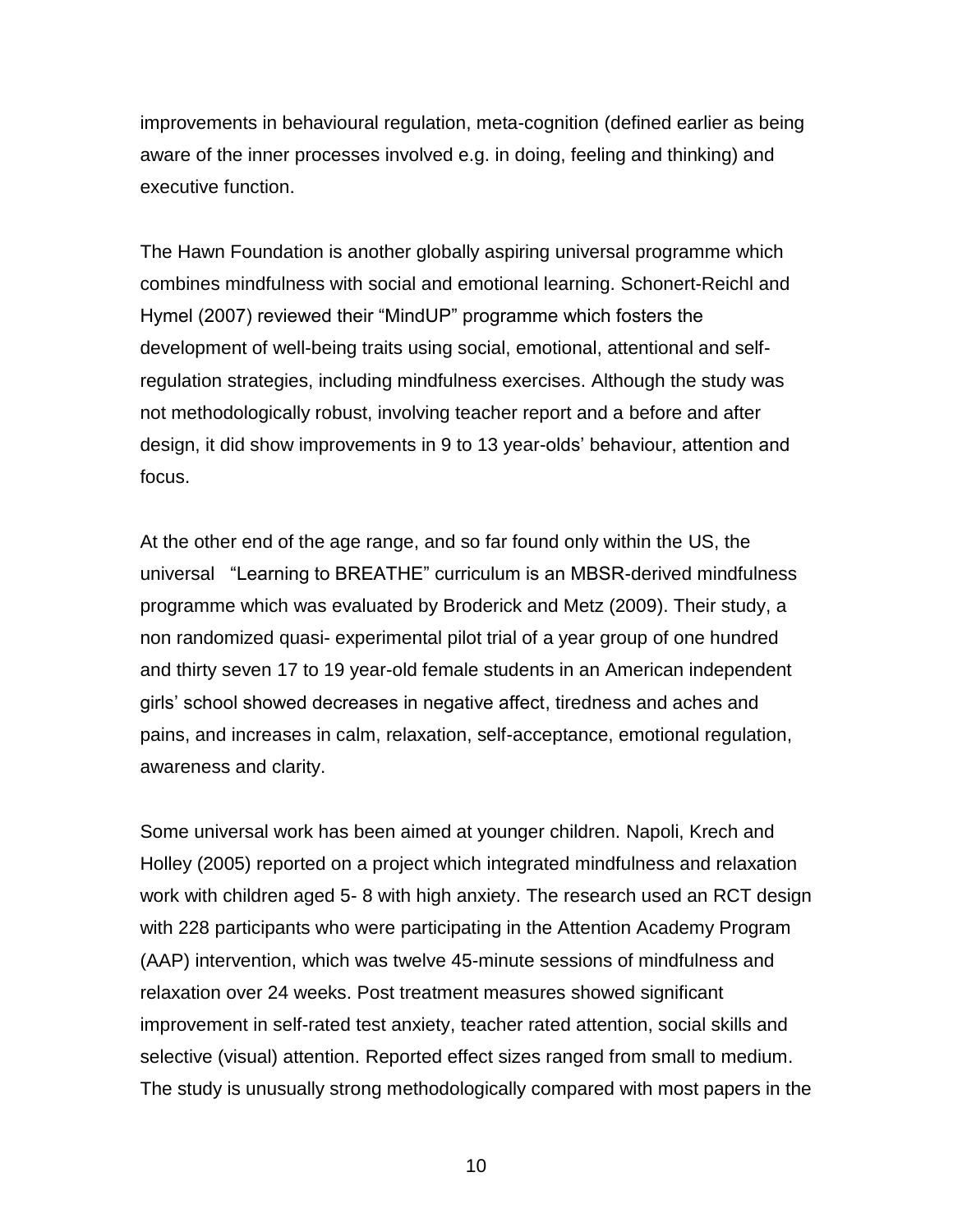field, with its RCT design, reasonable sample size and use of objective measures of attention. It was however an intervention which mixed mindfulness with relaxation and therefore makes direct comparison with MBSR/MBCT difficult.

There have been some smaller scale studies of US based universal programmes Wall (2006) evaluated a programme to teach MBSR and Tai Chi to 11 children aged between 11-13 years in the US, which used self report measures, and which brought perceived benefits such improved well-being, calmness, relaxation, improved sleep, less reactivity, increased self-care, self-awareness, and a sense of connection with nature. Saltzman and Goldin (2008) reported an 8-week MBSR intervention with 31 children, aged 9 to 11, who participated with their parents. The teachers were experienced mindfulness instructors. Analysis indicated improvements for children and parents in attention, emotional reactivity and some areas of meta-cognition, based on self and parent report measures, and objective measures of attention. Schonert-Reichl and Lawlor (2010) conducted a study of 12 elementary classrooms in which 6 were randomized to receive the Mindfulness Education (ME) program and six to waitlist control. The intervention was delivered by teachers and involved 10 lessons and three times daily practice of mindfulness meditation. Overall, there was a significant increase in scores on self-report measures of optimism and positive emotions. Teacher reports showed an improvement in social and emotional competence for children in the intervention group, and a decrease in aggression and oppositional behavior, although clearly the study would have been more robust with an evaluation which separated out the those who taught it from those who evaluated it.

One unusual universal study focused mainly on the effects of mindfulness on physical health. Gregoski et al (2011) in a randomized trial looked at the effect of mindful breathing meditation in the context of a summer camp with 166 Afro-American adolescents who were at risk of cardiovascular disease. The students experienced a twelve week mindfulness intervention during regular health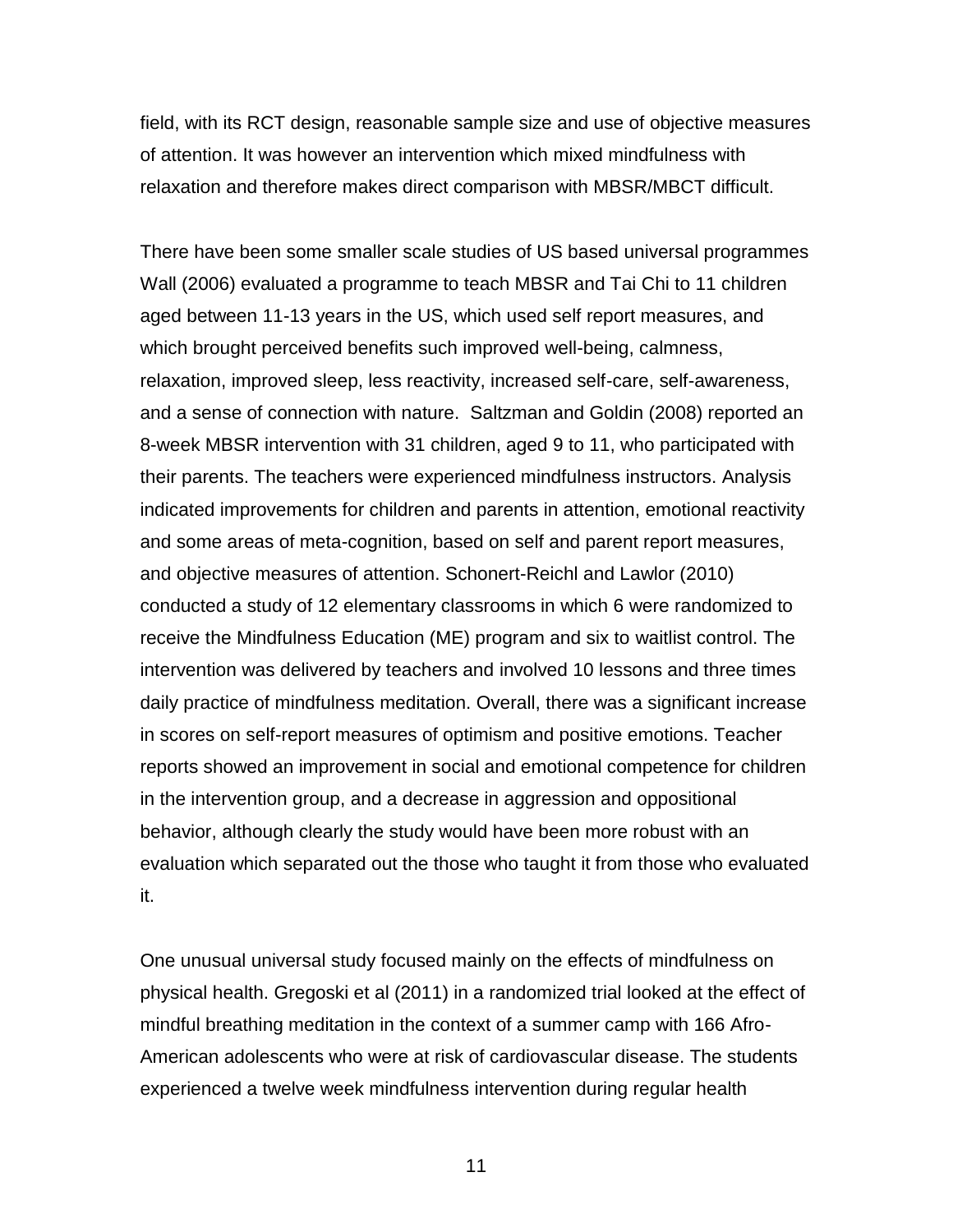education and lifeskills classes. Breathing awareness meditation produced greater reductions in systolic blood pressure than did regular lifeskills or health education programmes. Participants taught breathing meditation also showed greater reductions for 24 hr diastolic blood pressure and heart rate compared to the other groups.

Studies of programmes outside of the US are rare. One UK based study of a universal programme was carried out by Huppert and Johnson (2010) who reported the outcomes of a control trial of the Mindfulness in Schools Project's ".b" pilot curriculum with a total of 173 boys in two English independent schools, aged 14 to 15 across 11 religious education classes, 6 of which received the intervention and 5 of which acted as controls. The intervention was a four-week, one lesson a week basic mindfulness training. It produced significant effects on mindfulness, ego-resilience, defined as the capacity to modify responses to changing situational demands, especially frustrating or stressful encounters (Tugade & Fredrickson, 2004) and well-being, among students who regularly did 10 minutes of home practice a day, but smaller and non significant changes among those who did not practice (Since this evaluation, this programme has now expanded to be a nine week course, and is being taught in a wide range of schools in the UK and Europe. It is currently the subject of a non randomized control trial with 9 schools and over 500 participants by the University of Exeter, in the UK and the team are about to publish some promising results, showing a significant impact on wellbeing, depression and anxiety (Kuyken et al, forthcoming).

#### *Targeted approaches in educational setting*

Some mindfulness programmes have focused on children with special needs and difficulties in an educational rather than a clinical context. As is common with work in clinical contexts, which is reviewed below. many have been one to one or with very small numbers, and the studies themselves are aimed at a varied set of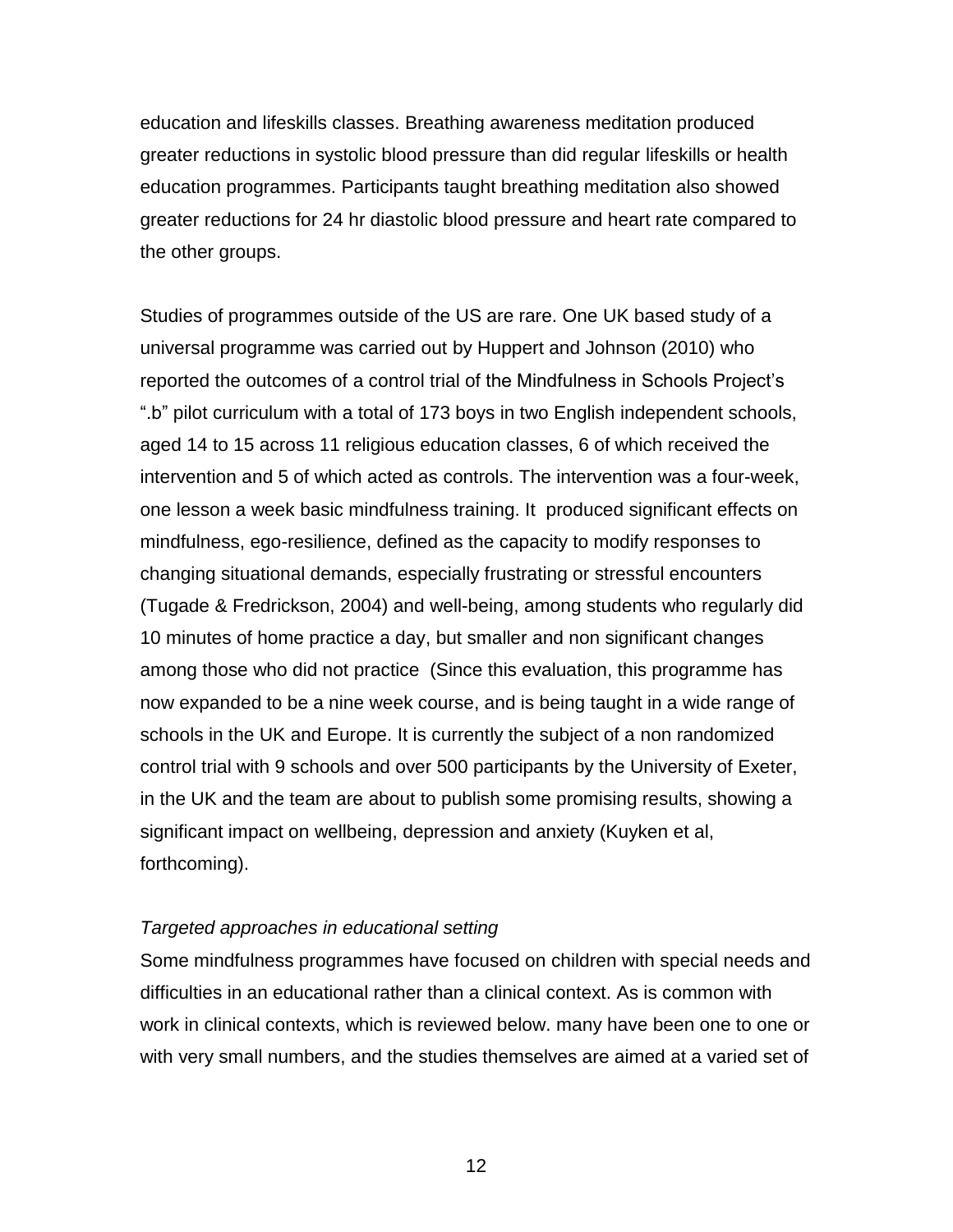needs and challenges, so it is difficult to generalize from them, but they make for a promising and suggestive set of results.

One study looked at anxiety in younger children. Semple et al. (2005) reports on a before and after study of feasibility and acceptability of a modified, manualised MBCT course taught by experienced, trained mindfulness teachers in a schoolbased setting. It lasted for 6 weeks at 45 minutes a week with 5 children suffering from anxiety aged between 7–9 years, at an urban elementary school. Participants showed improvements in academic performance, attention and problem behaviour, as reported by teachers. The reliance on teacher report and the before and after design, with no control makes this study suggestive rather than definitive, and generalising from this study is problematic.

Two studies focused on children with learning needs. Semple et al. (2010) assessed the impact of a 12-week school-based group program based on MBCT with 25 children aged between 9 and 13 year old who were struggling academically, using a wait-list randomized control group. Compared with controls who had not yet experienced the programme, significant improvements were found on measures of attention and reductions in anxiety and behaviour problems. Beauchemin et al (2008) looked at older children, conducting a pre– post no control design intervention of a 5 week mindfulness meditation with 34 volunteer students with learning difficulties aged 13–18 years in classrooms in a special school. All outcome measures showed significant improvement, with participants who completed the program demonstrating decreased state and trait anxiety, enhanced social skills, and improved academic performance. The authors hypothesised that mindfulness meditation decreases anxiety and negative self belief, which, in turn, promotes social skills and academic outcomes.

Joyce et al (2010) looked at behavior problems and depression. They reported pre- and post-group differences in children aged 10– 13 years from a 10 week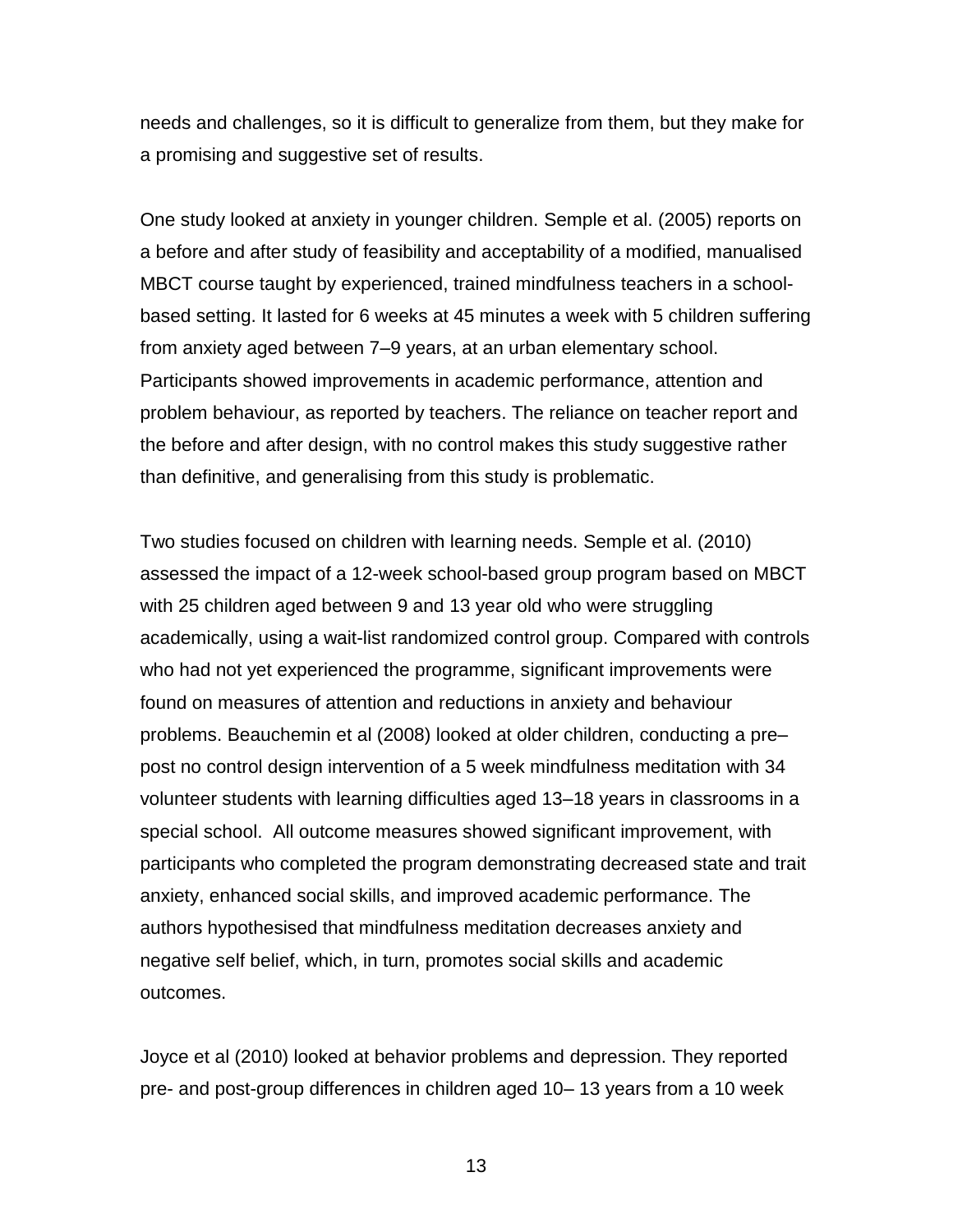mindfulness programme delivered by school teachers. It led to a significant reduction in self-reported behavioural problems and depression scores, particularly in pupils with clinically significant levels of problem before the intervention.

One study was in an unusual setting, a summer camp, and looked at minority and disadvantaged children. Liehr and Diaz (2010) carried out a small randomized trial comparing a mindfulness-based intervention with a health education approach in a summer camp. Eighteen children were randomly assigned to either a brief course of mindfulness-based sessions, or to a heath education group, both interventions focusing on depression and anxiety. There was a significant reduction in depression symptoms for those in the mindfulness group and a reduction in anxiety for both groups, in the immediate post-treatment follow up.

### *Mindfulness in clinical contexts*

A few studies have taken place with young people in clinical (e.g. psychological and psychiatric) contexts rather than in schools. Some of them again involve very small numbers or individual case studies. This section reports on the six conducted with reasonable numbers of participants.

One clinically based study so far has looked at the impact on children in the middle years and from a disadvantaged background. Mendelson et al. (2010) employed a mindfulness-based intervention to improve the ability to self regulate in nine and ten year olds from disadvantaged backgrounds, which included yogabased physical activity, breathing techniques and guided mindfulness practice. Some significant reductions were found on before and after measures of involuntary response to stress (meaning automatic and physiologically-mediated responses such as rumination and intrusive thoughts) and there was a trend for participants to show greater trust in friends.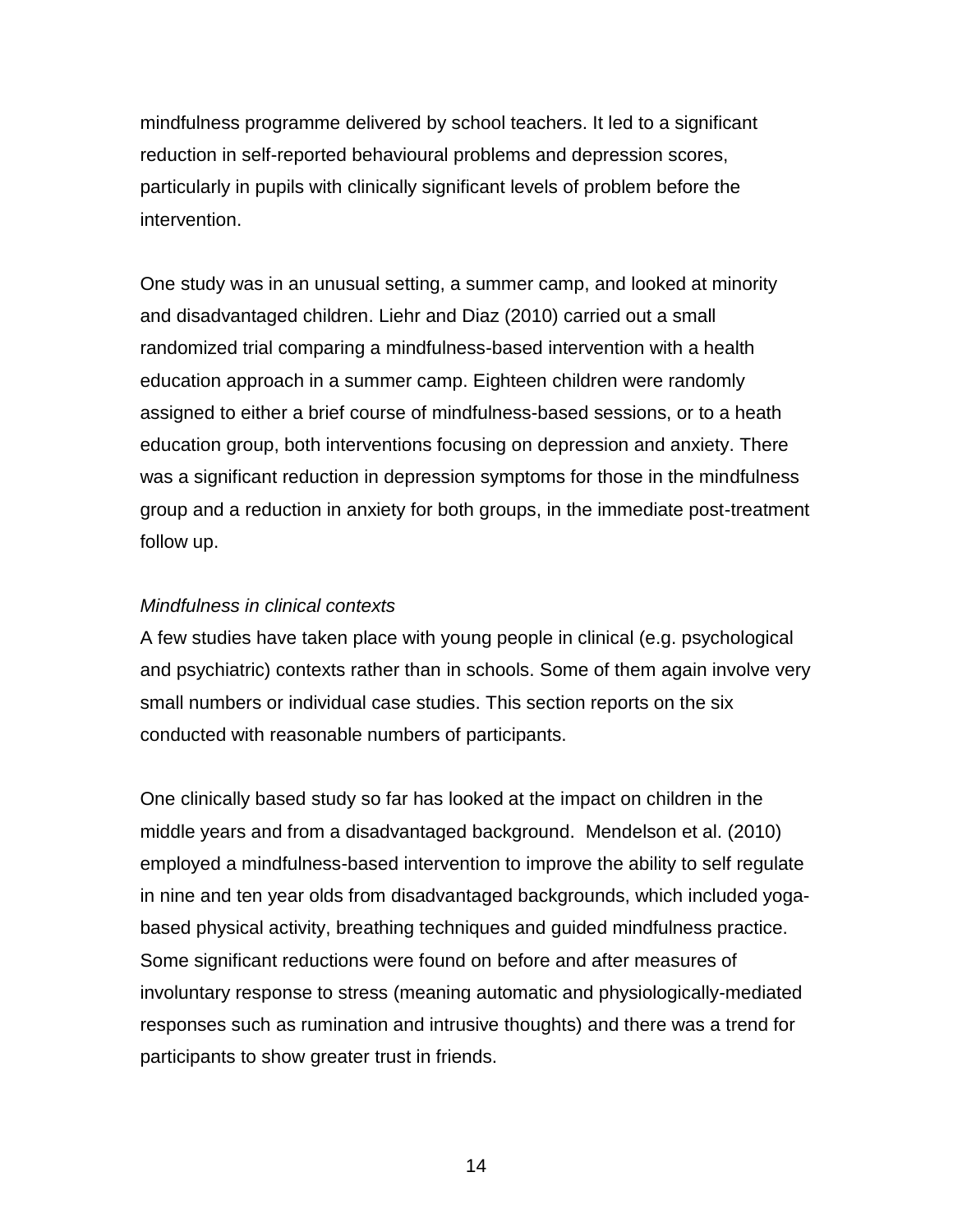Another clinically based study spanned the age ranges. Using an RCT, Biegel *et al* (2009) studied the effects of a modified 8 week MBSR course for one hundred and two 4 to 18 year olds with a wide range of diagnoses. When compared with a control group, the young people who received MBSR self-reported significantly reduced symptoms of anxiety, depression, and somatic distress, global assessment of functioning and increased self-esteem and sleep quality. At 3 month follow up, those who practiced more showed improved clinicians' ratings of anxiety and depression compared with those who did not. With its use of an RCT design, large sample and 3 month follow up this study is reasonably robust methodologically.

Two clinical studies looked at children with behavioural issues. Bogels et al (2008) evaluated the impact of mindfulness on a 14 adolescents aged between 11 to 18 diagnosed with attention and behaviour-control deficits. They reported significant increases in self and parent reported measures of personal goals, sustained attention, happiness and mindful awareness. Zylowska (2008) reported the results of a pilot study of 8 adolescents with ADHD who took part in a mindfulness course (along with a larger group of adults) and showed improvements on self reported ADHD symptoms, tasks measuring memory, attention and cognitive inhibition, and in externally observed and self reported anxiety and depressive symptoms.

Bootzin and Stevens (2005) investigated the impact of a mindfulness intervention on adolescents with substance abuse and sleep problems using a quasiexperimental control study. They looked at 55 adolescents aged between 13 and 19 years who received a 6 session intervention that included components of Mindfulness Based Stress Reduction (MBSR) and insomnia treatment. There were significant reductions in mental health distress and improvements in sleep, both in quality and time for young people who completed the course. After 12 months those who took the course showed decreased substance use while those who did not continued to increase their substance use.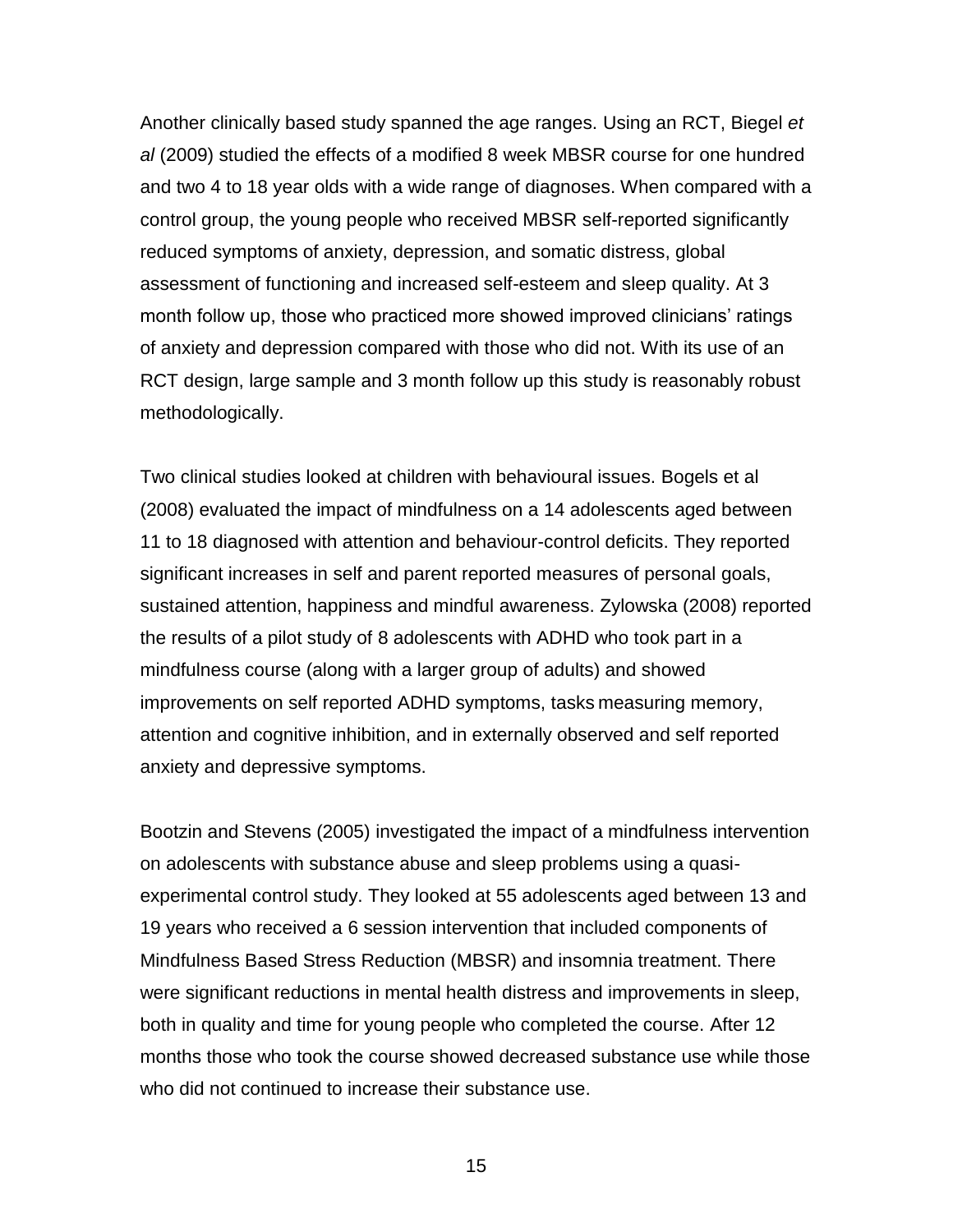Sibinga et al. (2011) reported work with youth from a clinic with a range of medical and psychological issues. Their evaluation of an 8-week MBSR program for 33 urban youth aged 13–21 years of age from paediatric and adolescent clinics in an urban academic hospital showed participants, compared with controls, had a significant reduction in self reported levels of emotional discomfort and hostility, and perceived improvements in school achievement, health, relationships, levels of conflict and stress.

#### *Work with school staff*

It is axiomatic within the community of mindfulness teachers that those who would teach mindfulness to others need to be experienced practitioners themselves and practice mindfulness on a regular basis. Courses are demonstrably more effective when taught by those who can model and embody the particular qualities mindfulness develops, including within their everyday interactions with children. Qualities include open minded curiosity, kindliness, empathy, compassion, acceptance, trust, patience, and non-striving, and the skills of focusing, and paying and switching attention. It is also important to understand through experience the meta-cogntive, non verbal processes that the students themselves will be going through which were discussed earlier. .

Teachers also experience the well evidenced improvements in physical and mental health that tend to follow the learning of mindfulness, including conditions particularly relevant to the teaching profession such as stress and burnout. Thus it is unsurprising that several mindfulness in schools courses have elements of teacher education, and several specific courses that teach mindfulness to teachers and other school staff have been developed, some of them evaluated.

The Mindfulness-Based Wellness Education (MBWE) at the Ontario Institute for Studies in Education of the University of Toronto (OISE/UT) involves trainee teachers and aims to address their potential stress and burnout . The programme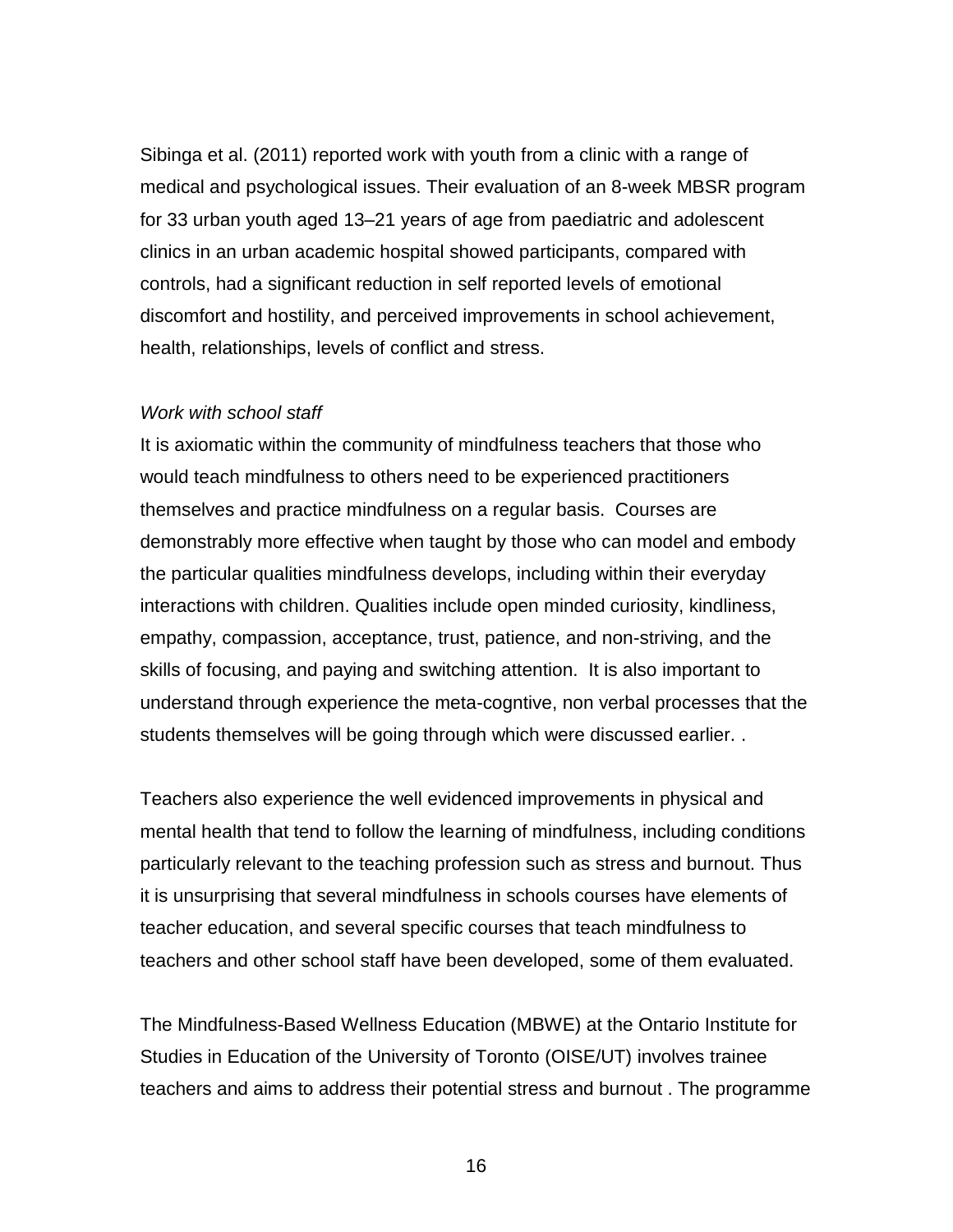is part of the initial teacher education program, lasts for 9 weeks over 36 hours and is an elective course. Based on the 8 week MBSR adult mindfulness programme it focuses on positive wellbeing and applies mindfulness and wellness to teaching strategies such as reflective practice, professional identify, emotional competence and mindful listening. It applies the learning to the students themselves, as well as their pupils, parents, and their teaching colleagues (Soloway et al. 2011). A controlled 2 year study suggested that the course improved teaching self-efficacy and physical health at immediate follow up (Poulin et al. 2008; Poulin 2009); a longitudinal study is underway with teachers who have taken MBWE into their first years of teaching.

The Cultivating Awareness and Resilience in Education (CARE) program for teachers (www.garrisoninstitute.org) is run in several sites in the US, including its place of origin at the Garrison Institute in New York, as well as San Francisco, Denver and Philadelphia, It aims to improve teachers' overall wellbeing, their effectiveness in providing support for students' emotional wellbeing, behaviour and learning, their relationships with their students, to improve classroom climate and enhance students' prosocial behavior. Strategies include helping teachers recognize and regulate emotions in themselves and others; the learning of mindful stress reduction techniques to help them to be more present and engaged, and mindful listening to help them increase their understanding and empathy for their students and colleagues (Jennings, 2011, Jennings and Greenberg, 2009). The course has been delivered in various ways and with different durations, the longest being a 5-day intensive retreat. Classroom instruction is supported by email and one to one phone mentoring and coaching. Pilot before and after studies with both student teachers and their mentors, and with experienced teachers, suggest improvements in teachers' mindfulness, wellbeing, and their ability to give more appropriate support for students by through being more motivated and autonomous (Jennings et al. 2011). Experienced teachers reported feeling more able to manage their classrooms and have more supportive relationships with students.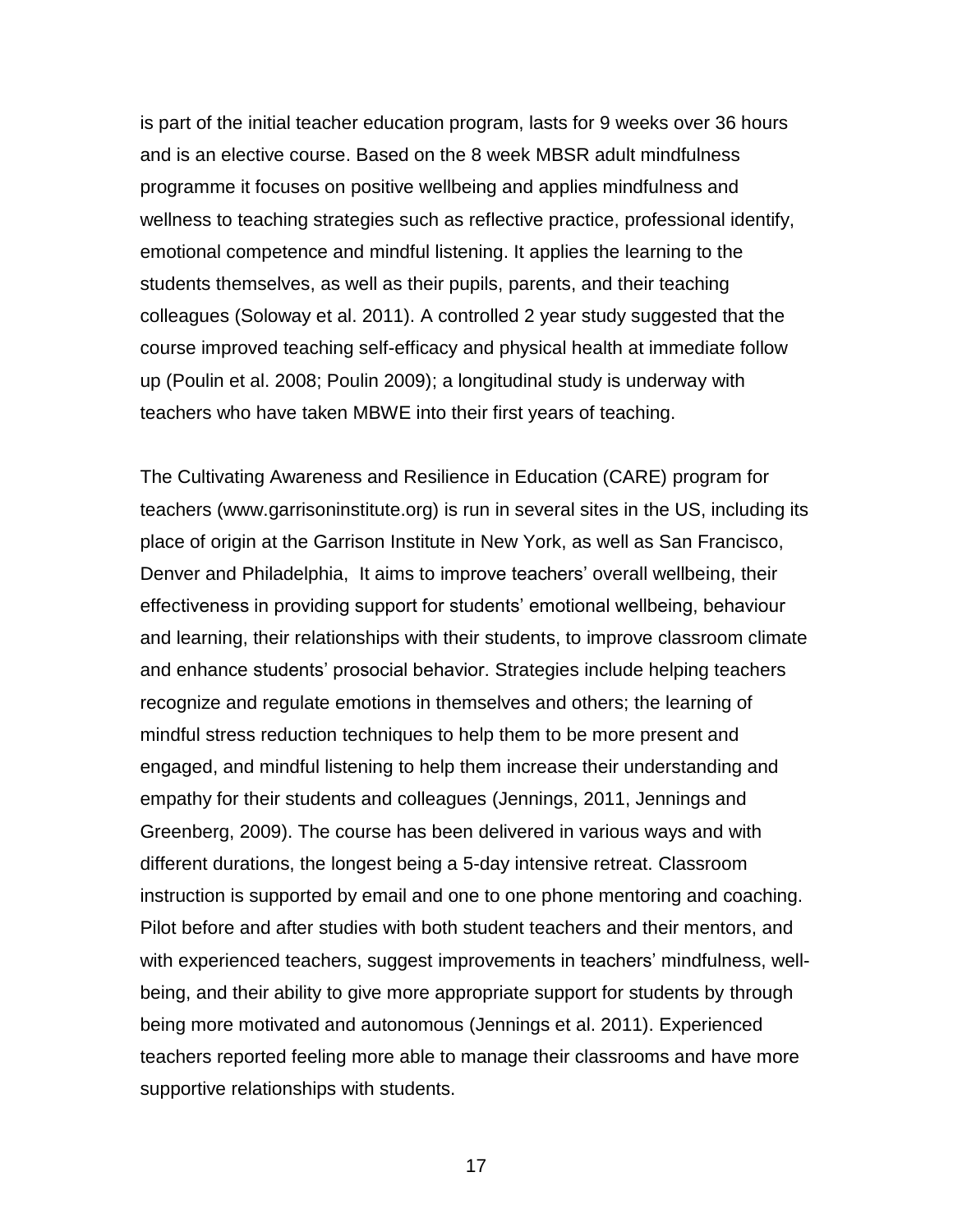The Stress Management and Relaxation Techniques (SMART) in Education (http://smart-in-education.org/) is a programme for teachers and administrators. It is modelled on the 8 week MBSR programme and includes a elements which focus on concentration and attention, on awareness of emotion and empathy and on compassion. It is currently being piloted in Colorado and Vancouver and teachers report that it has positively influenced their interactions with students and colleagues, increased their own mindfulness, decreased their stress and increased their work motivation (Jennings, 2011).

#### **The policy context: where mindfulness fits in**

Given the growing evidence base for the wide range of impacts of mindfulness it fits in with and makes a contribution to addressing many issues of concern to policy makers. This section reviews some examples. The analysis is necessarily rather crude and not very nuanced, due to lack of space, and most of what is said here applies most clearly to secular mindfulness in the developed and English speaking world, although mindfulness in the broader sense can be found in traditions all over the world, especially in the east where it originated.

Mindfulness fits in well with the general emphasis in education, health and social policy across the globe, on evidence based practice. Originating in Massachusetts medical school, secular mindfulness has been developed with a clear involvement of scientific departments in Universities and other research units, and thus retained a strong attachment to the idea of a robust evidence base and the kind of proof provided by systematic review and randomised control trials – the number of RCTS involving mindfulness has increased exponentially in the last ten years, including trials of interventions with children and young people.

Mindfulness training is popular with funding bodies across the globe in cash strapped times, by being relatively cheap to run and with the promise of some fairly rapid and sustained benefits. In some follow-ups of mindfulness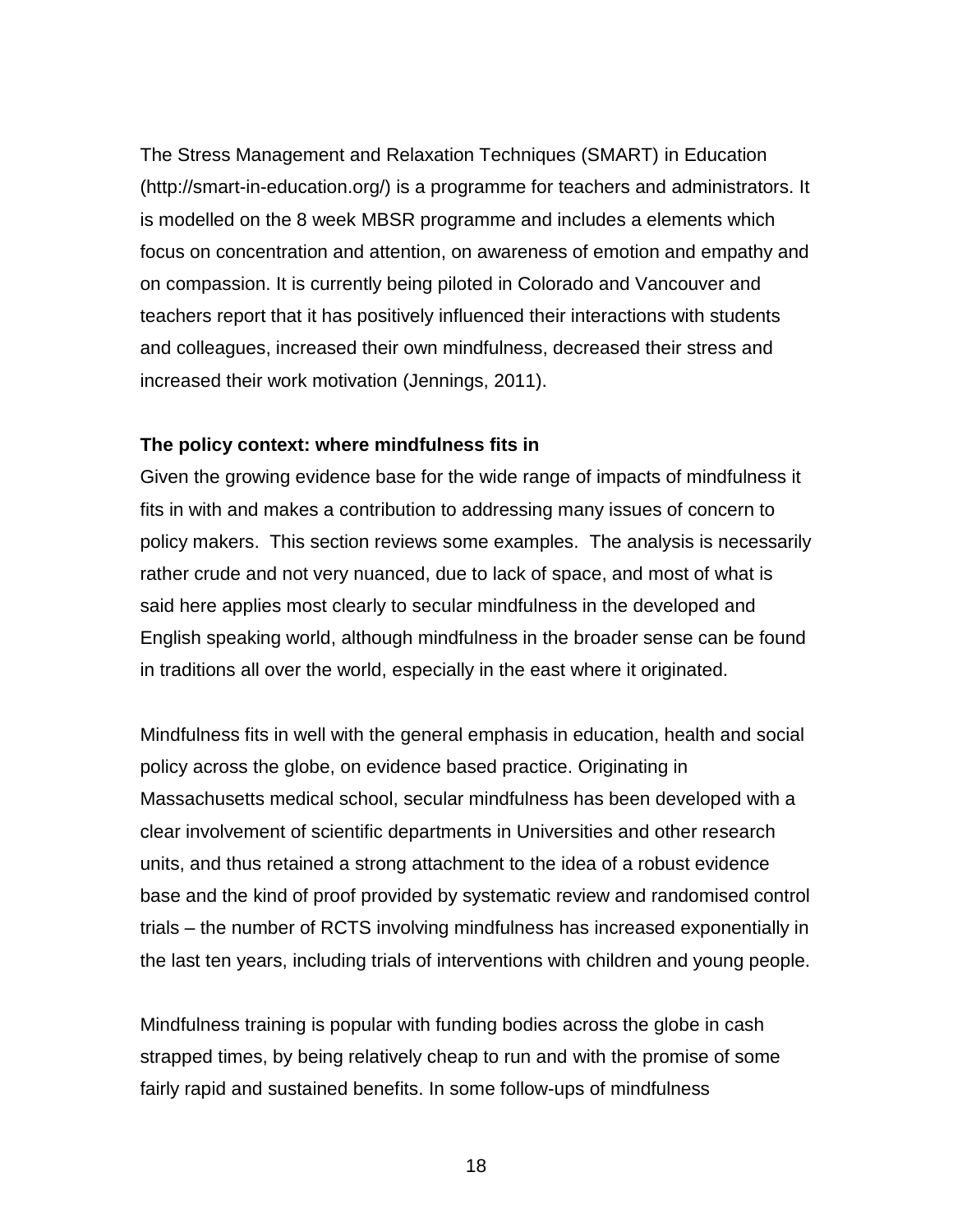interventions the immediate effects on stress and well-being were still apparent after three years, and the majority of subjects continued their formal mindfulness practice over this period. The time spent learning mindfulness does not have to be extensive to show benefits. Pre-post analysis showed that five days of twenty minute mindfulness meditations in adults reduced anxiety, depression, anger and fatigue, improve immune-reactivity and decrease cortisol (a stress hormone), and four days of mindfulness training was sufficient to improve mindfulness, visualspatial memory, working memory and sustained attention (Hozel et al, 2011).

Work on mindfulness is intimately connected with neuroscience, which is a major growth area for scientific research. Brain-imaging studies in adults show that mindfulness meditation can reliably and profoundly alter the structure and function of the brain and produce, for example, greater blood-flow to and a thickening of the cerebral cortex in areas associated with attention and emotional integration (Davidson and Lutz, 2008). The changes are most dramatic in longterm mediators, but are also perceptible in the short term, and participants on eight week courses have been shown in pre-post analysis to have increased grey-matter density in the areas of the brain associated with learning, memory, self-awareness, compassion, introspection, and reduced density in areas associated with anxiety and stress (Davidson and Lutz, ibid).

Mindfulness links with the urgent concerns of governments and other agencies across the world to reduce the burden of health spending on physical and mental illness, ideally through preventive, low cost, population based interventions. It addresses widespread concern with increasing levels of stress and chronic mental health problems in the developed world, such as depression and anxiety in adults and children. It locates too 'softer' areas such as a more positive emphasis in terms of health rather than illness and problems, for example on positive psychology, on happiness and wellbeing. At the same time its origins in eastern 'holistic' ways of thinking of thinking chime with an increasing interest by the general public and even to some extent the health professions, in alternative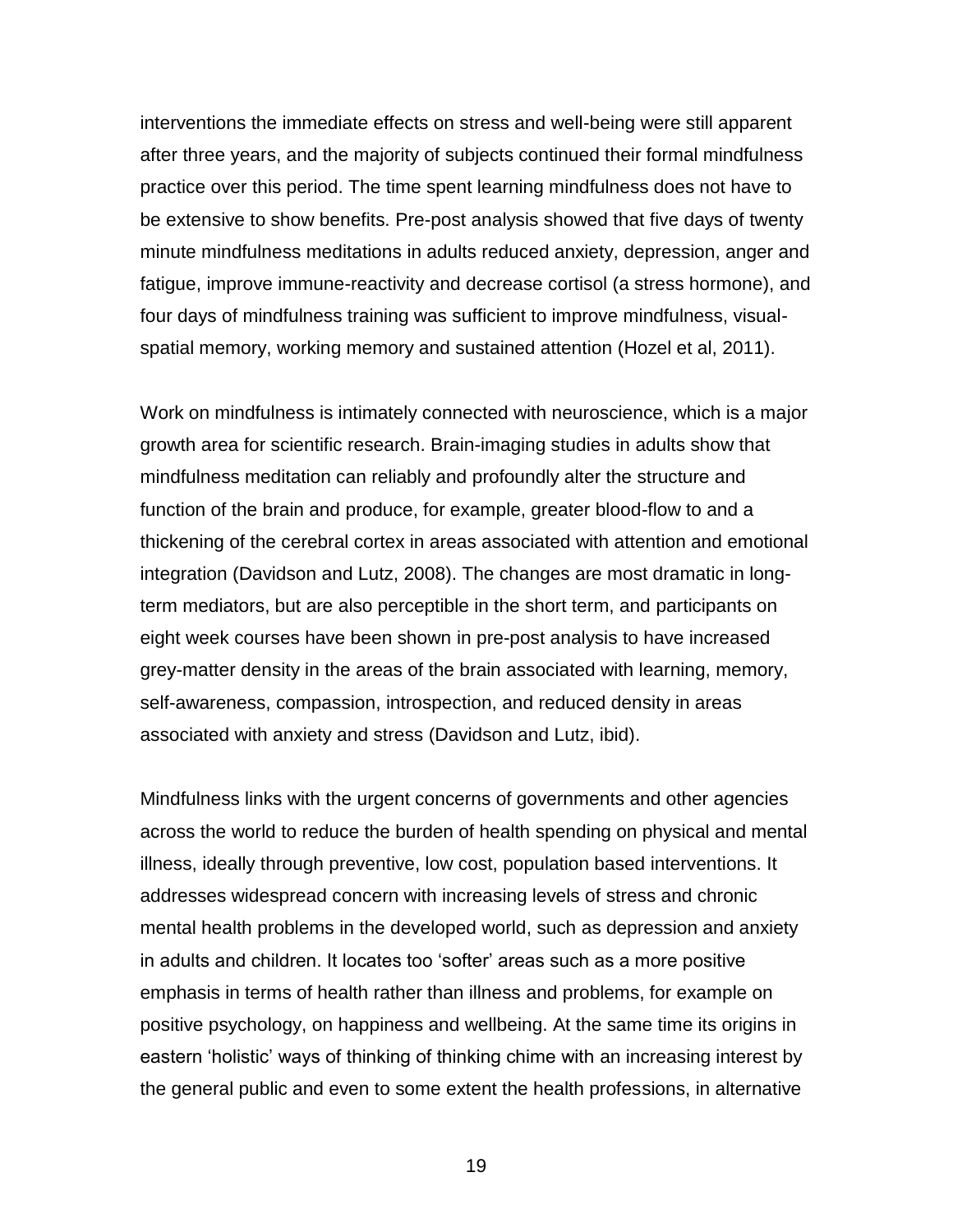therapies (although medical scepticism remains high), the general acceptance of the idea of a link between mind and body, and with contemplative approaches such as mediation, yoga and prayer.

Mindfulness links too with the increased interest in the importance of emotional intelligence and coping skills in such contexts as the school, the workplace, the home and the family (Goleman,1996; 2006) . Mindfulness has been shown to have effects on emotional and social qualities in both adults and children such as the ability to feel calm and in control of one's emotions, to make meaningful relationships, to accept experience without denying the facts, to manage difficult feelings, and to be resilient, compassionate and empathic. Adolescents who are mindful, either through temperament or training, tend to experience greater wellbeing; and mindfulness correlates positively with positive emotion, popularity and friendship-extensiveness, and negatively with negative emotion and anxiety (Miners, 2008).

One of the most obvious locations for mindfulness is the growing work on social and emotional learning (SEL) which operates in various parts of the developed world under a wide range of titles such as emotional intelligence/ literacy, social and emotional learning, citizenship, resilience, positive psychology, character, values, happiness, and wellbeing (Weare, 2004). Worldwide there are literally thousands of SEL programmes, with a solid overall success rate (Durlak et al, 2011, Zins *et al.*, 2004), and although there have been some criticisms and concerns, systematic reviews (e.g Weare and Nind, 2011) have found no evidence of any widespread adverse effects. The goals of SEL include increasing self awareness, emotional regulation, calm, resilience, compassion and empathy (Goleman, 1996), all attributes which have been shown to be increased by mindfulness (Baer 2003; Baer (ed) 2006: Salmon *et al*, 2004). The structure of SEL programmes, many of which contain regular curriculum based lessons which spiral through the years of schooling, explicitly building emotional and social skills, often supported by staff development and whole school approaches,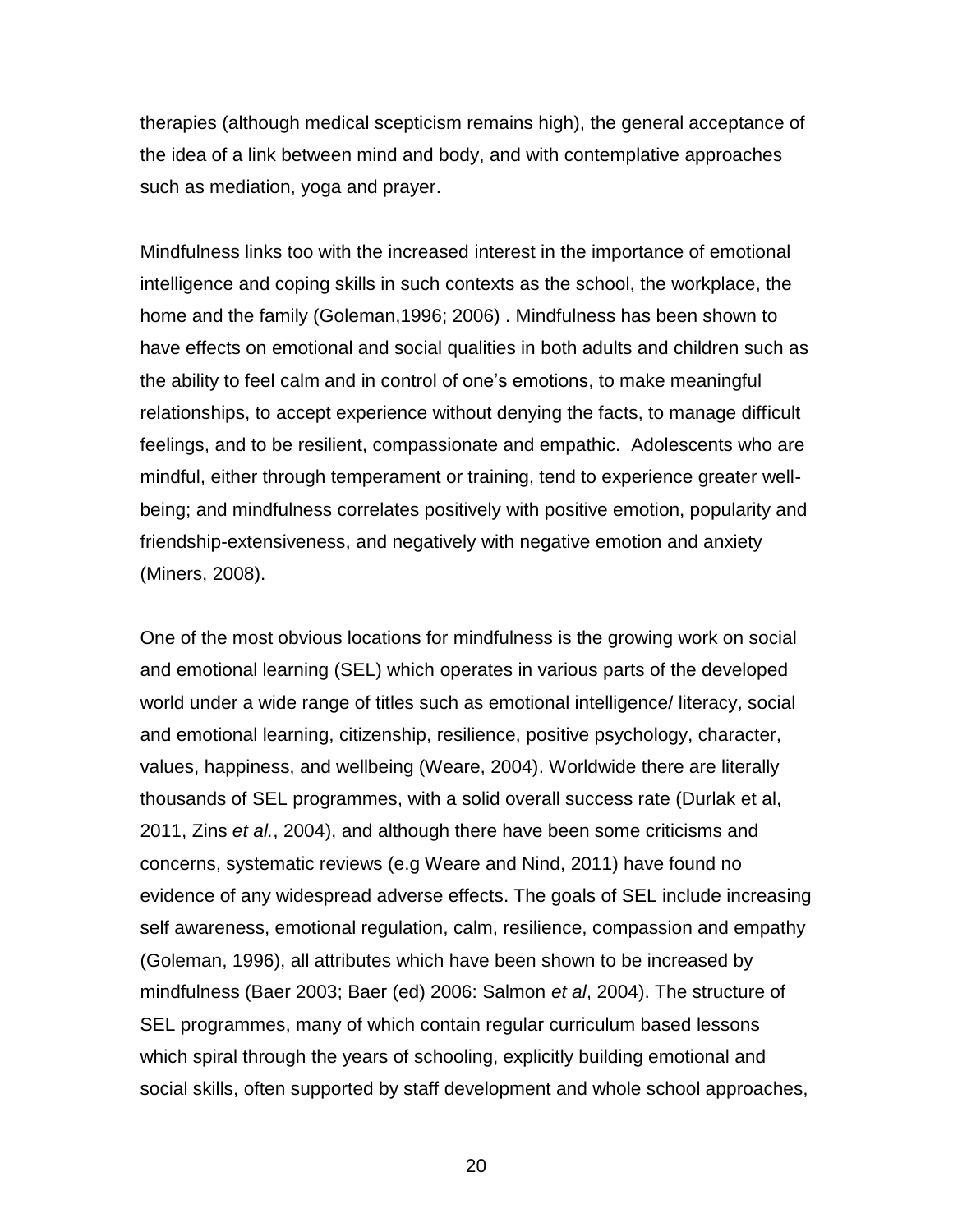offers a promising framework into which mindfulness can easily and naturally fit (Weare and Nind, 2011). As evidence for the impact of mindfulness, and thus its respectability, increases, work to link mainstream SEL with mindfulness is now developing rapidly. 'Inner Resilience Programme' (2010) (Lantieri, 2008; (Jennings and Foltz, 2009; Hawn Foundation, 2010; Schonert-Reichel, 2008).

Mindfulness can also clearly be linked with what is traditionally seen as the core business of education, improving academic learning and performance, with the development of conventional cognitive intelligences and the concept popular in business and in education of 'executive function'. Several of the studies cited above (e.g. Flook et al, 2010; Schonert-Reichl and Hymel, 2007; Semple et al., 2005) and Beauchemin et al, 2008) have shown mindfulness to have positive effects on intellectual skills, improving sustained attention, visual-spatial memory, working memory, and concentration in adults and increasingly with children: several of the studies with young people discussed above show strong links with learning. It would appear that when children and young people learn to be more 'present' and less anxious they can pay attention better and improve the quality of their performance, in the classroom, on the sports field, and in the performing arts for example. They often become more focused, more able to approach situations from a fresh perspective, use existing knowledge more effectively, and pay attention. Such indicative evidence of the impact of mindfulness on cognitive skills is likely to appeal to all schools, including those which do not rate mindfulness, social and emotional learning and wellbeing very highly as priorities. It will be interesting to see if work on mindfulness develops within mainstream school subjects, as has been done to a small extent already within physical education for example (Napoli, Krech & Holley (2005).

More broadly, mindfulness can support efforts to consider the most fundamental social and even spiritual issues of all, such as social responsibility, the place of the human race on the planet and even questions of the ultimate meaning and purpose of life. There is an increased awareness of humanity's social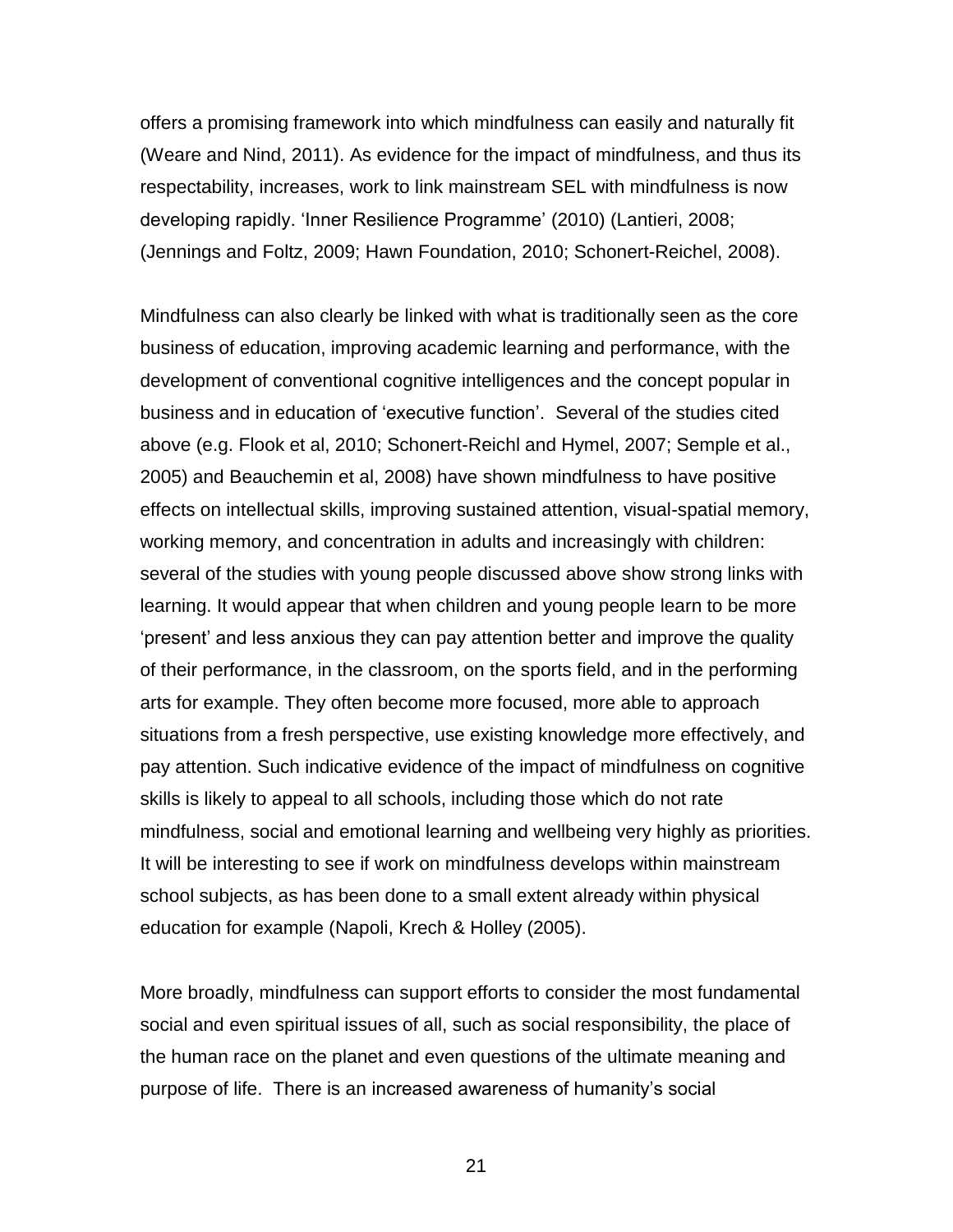interdependence and mutual responsibility, resulting in an increased political will to address major social, ecological and economic issues such as poverty, war and conflict, climate change, and global shortages of basic commodities. Education is increasingly called upon to help address such problems by enabling students to develop attributes such as a sense of connectedness, altruism, empathy, compassion, and control of acquisitiveness and greed (Battistich *et al,* 1997). To all of these goals, mindfulness, with its known impacts on these qualities, is being suggested as having a major potential contribution to make (Lawlor & Schonert-Reichl, 2008; Mind Life Institute, 2010).

Contemplatives in particular are increasingly interested in the role the school can play in developing a deeper awareness of mindfulness, spirituality, the need to live simply and sustainably and the applicability of ancient wisdom in the modern world. To give but two examples. Thich Nhat Hahn, a Zen master and noble peace prize nominee, whose concepts of 'interbeing' and 'engaged buddhism' has led his order to integrate with secular efforts to promote peace, goodwill and sustainable living is leading a set of retreats around the world on the theme of mindfulness and education, focusing particularly on the need to nourish and sustain teachers and build supportive school communities. The influential Mind Life Institute, in which the Dalai Llama is a major figure, which aims to bring together eastern wisdom with western science, held its annual conference in 2009 on the theme of 'Educating world citizens: Educators, scientists and contemplatives dialogue on cultivating a healthy mind, brain and heart' (Mind Life Institute, 2010).

#### **Conclusions**

Work on mindfulness with young people has a developing presence and can be effective on a very wide range of outcomes. Well conducted mindfulness interventions have been shown to be popular with students and staff, and capable of addressing the problems of the young people who take part, and improve their wellbeing, reduce worries, anxiety, distress, reactivity and bad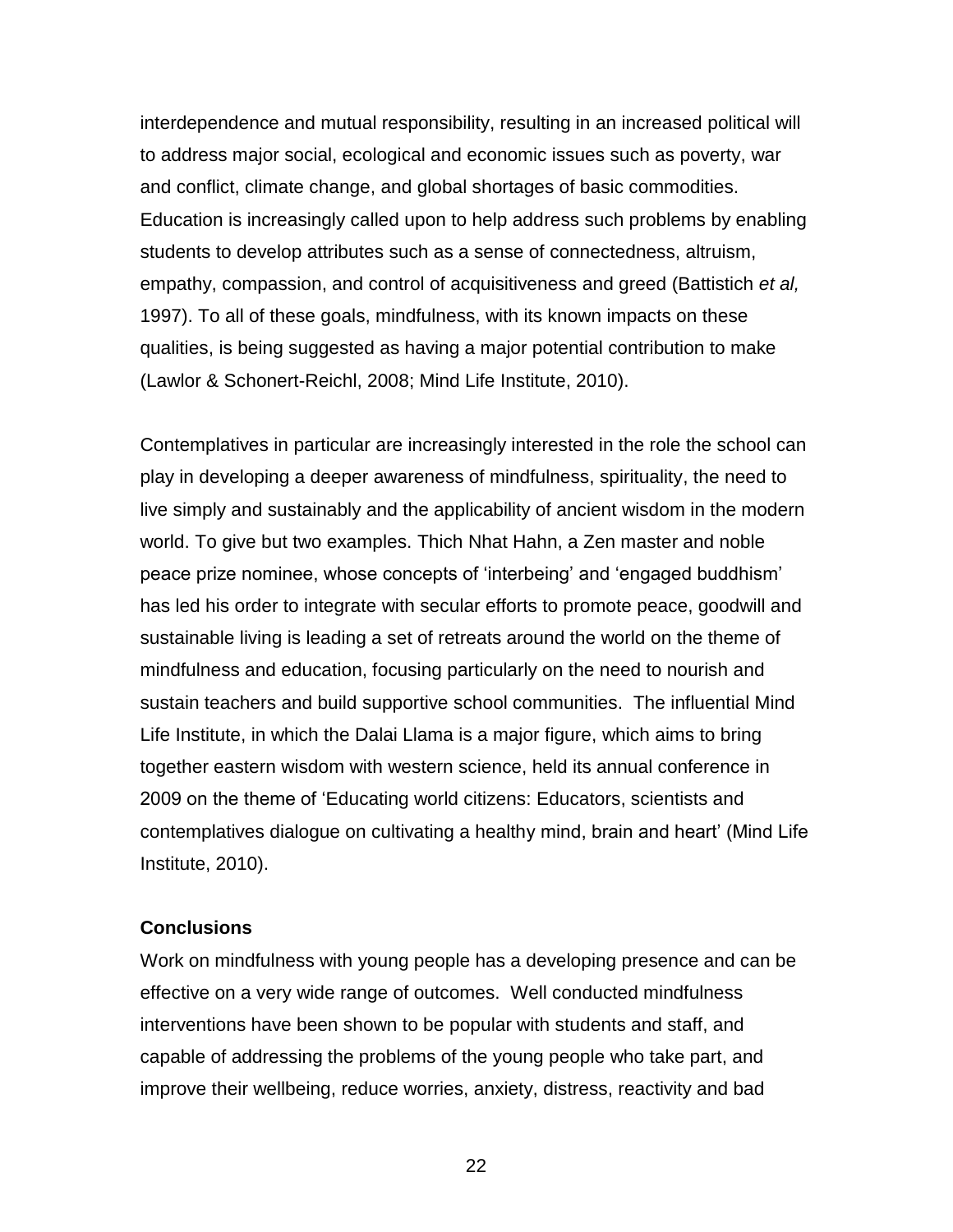behaviour, improve sleep, self esteem, and bring about greater calmness, relaxation, and self-regulation and awareness as well as improving aspects of cognitive function, and also some aspects of physical health. Mindfulness correlates positively with wellbeing, positive emotion, popularity and friendships, and negatively with negative emotion and anxiety. There are several possible promising locations for it within mainstream education and the health services, for example within SEL, work on mental health, work on the process of learning, and staff development. The various studies reviewed in this paper, taken together with the strong support from the pilot work with teachers, and the substantial work with adults and on social and emotional learning more generally, suggest that for schools and the health service to engage in mindfulness is likely to have beneficial results on the emotional wellbeing, mental health, ability to learn and even the physical health of their students and patients as well as on the staff and carers. In these straitened times, it is worth reflecting that such interventions are relatively cheap to introduce and have an impact fairly quickly.

#### **References**

Battistich, V. Solomon, D. Watson, M. and Schaps, E. (1997). "Caring school Communities". *Educational Psychologist, 32,* 137-151.

Baer, R.A. (2003) "Mindfulness training as a clinical intervention. A conceptual and empirical review" *Clinical Psychology: Science and Practice. 10 (2),* 125-43.

Baer, R.A. (ed) (2006) *Mindfulness-based Treatment Approaches: Clinical Guide to Evidence Base and Applications.* London: Elsevier Academic Press.

Beauchemin, J. Hutchins, T.L. and Patterson, F. (2008) Mindfulness meditation may lessen anxiety, promote social skills and improve academic performance amongst adolescents with learning difficulties. *Complementary Health Practise Review, 13,* 34-45.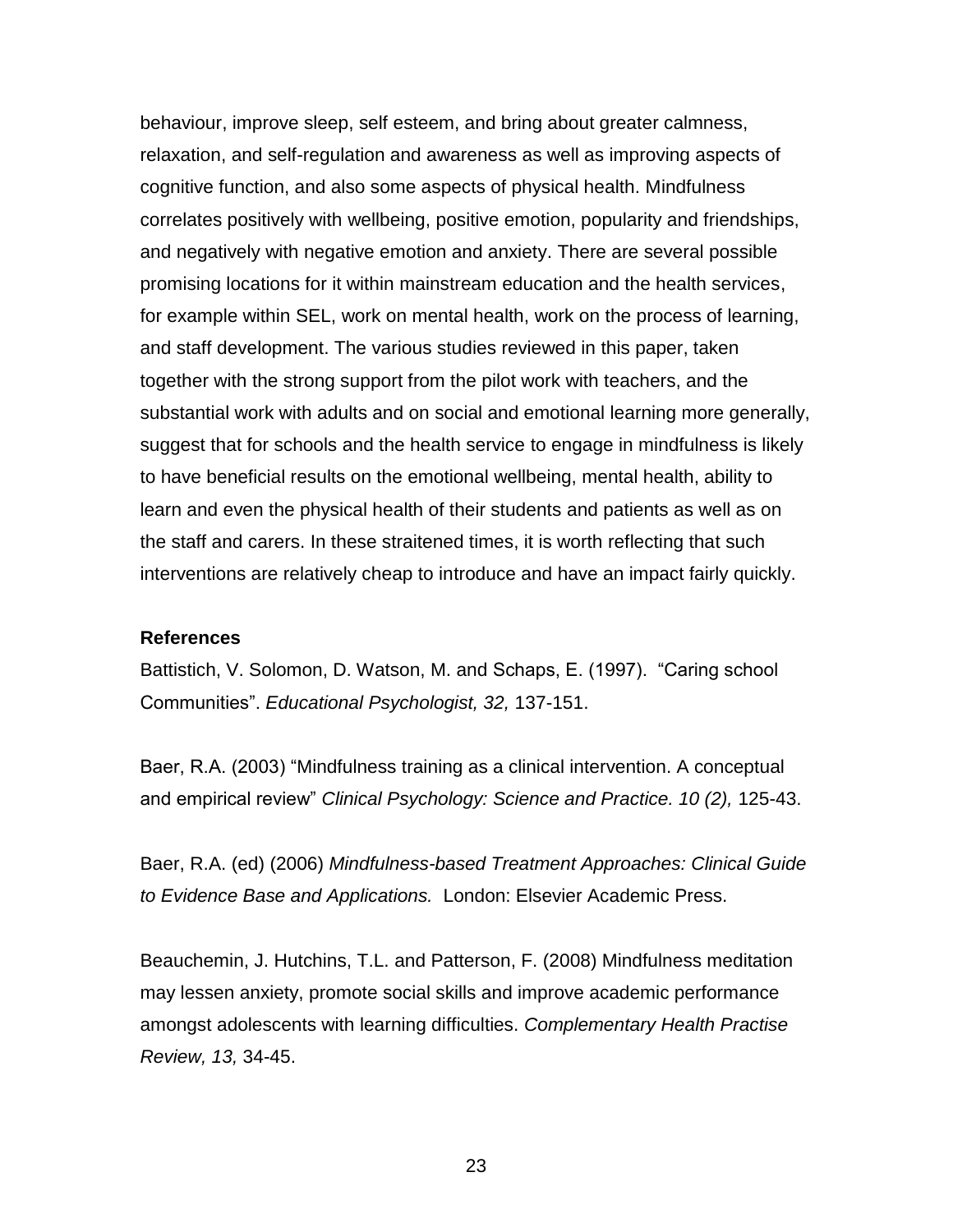Biegel, G.M., Brown, K.W. Shapiro, S.L., & Schubert, C.M. (2009) "Mindfulnessbased Stress Reduction for the treatment of adolescent psychiatric outpatients: a randomized clinical trial"*. Journal of Consulting and Clinical Psychology , 77(5),*  855-866.

Bogels, S. Hoogstaf, B. Van Dun, L. De Schutter, S. and Restifo, K. (2008) "Mindfulness training for adolescents with externalizing disorders and their parents". *Behavioural and Cognitive Psychotherapy 36(2),* 193-209.

Bootzin, R.R. and Stevens, S.J. (2005). "Adolescents, substance abuse, and the treatment of insomnia and daytime sleepiness". *Clinical Psychology Review, 25*, 629–644.

Broderick, P.C. and Metz, S. (2009) "Learning to BREATHE: A pilot trial of a mindfulness curriculum for adolescents". *Advances in School Mental Health Promotion, 2(1),* 35- 45.

Burke, C.A. (2010) "Mindfulness-based approaches with children and adolescents: A preliminary review of current research in an emergent field" *Journal of Child and Family Studies.* 19:133–144

Davidson, R. and Lutz, A. (2008) "Buddha's brain: neuroplasticity and meditation". *IEEE Signal Process Mag*. 25(1): 176–174. http://www.ncbi.nlm.nih.gov/pmc/articles/PMC2944261/ accessed 30th January 2012.

Durlak, J. A., Weissberg, R. P., Dymnicki, A. B., Taylor, R. D. and Schellinger, K. (2011) "The impact of enhancing students' social and emotional learning: a meta-analysis of school-based universal interventions". *Child Development*, 82, 474–501.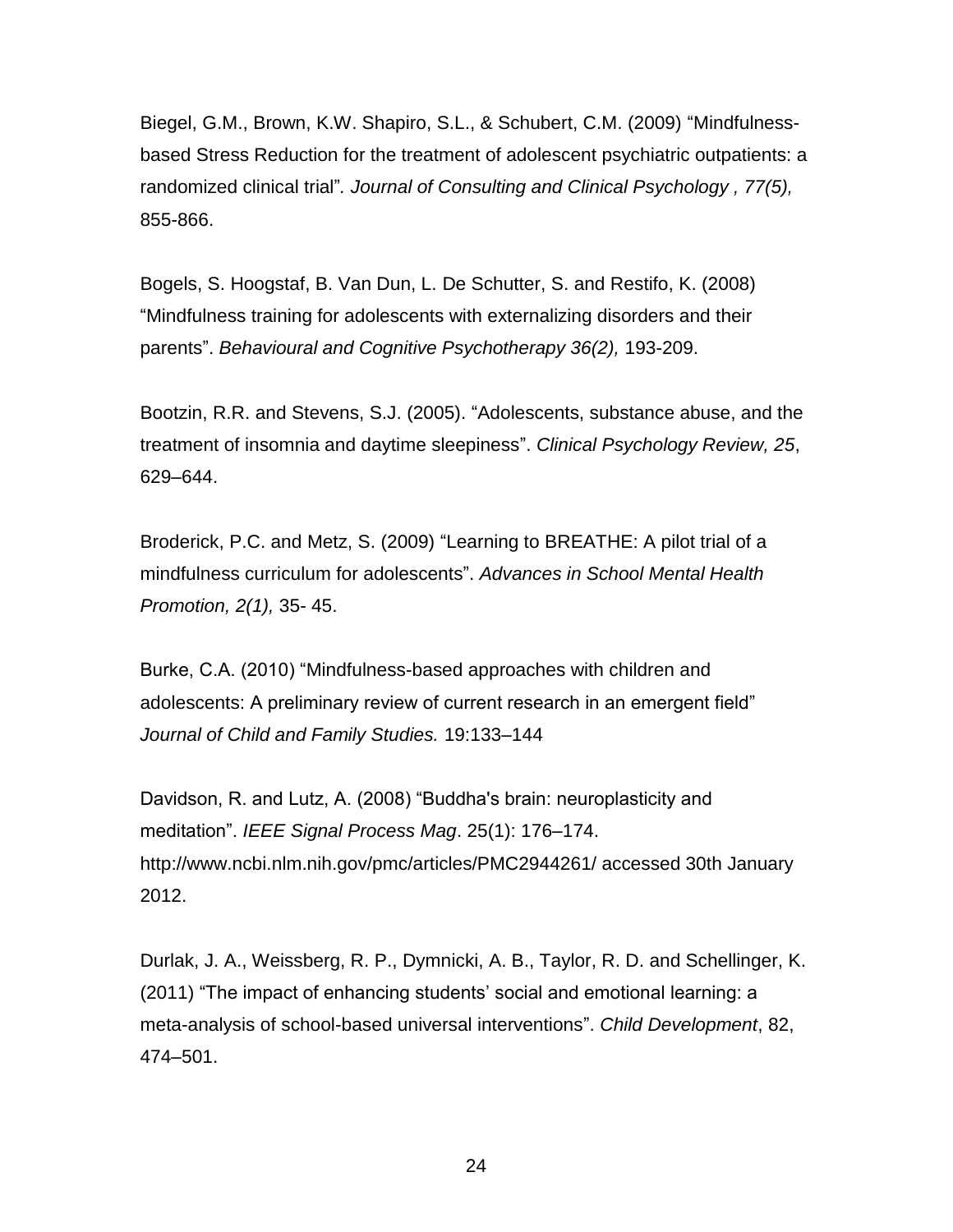Flook, L. Smalley, S.L. Kitil, M. J., Galla, B.M. Kaiser-Greenland, S. Locke, J., Ishijima, E. and Kasari, C.(2010) "Effects of mindful awareness practices on executive functions in elementary school children". *Journal of Applied School Psychology, 26(1)*, 70-95.

Goleman, D. (1996) *Emotional Intelligence: Why It Can Matter More Than IQ*. London: Bloomsbury.

Goleman, D. (2006) *Social Intelligence: The New Science of Human Relationships.* London: Bantam.

Gregoski, M.J. Barnes, V.A. Tingen, M.S. Harshfield, G.A., and Treiber, F.A. (2011). "Breathing awareness meditation and LifeSkills Training programs influence upon ambulatory blood pressure and sodium excretion among African American adolescents". *Journal of Adolescent Health*, 48, 59–59.

Harnett, P.H. and Dawe, S (2012) "Review: The contribution of mindfulnessbased therapies for children and families and proposed conceptual integration". *Child and Adolescent Mental Health* doi:10.1111/j.1475-3588.2011.00643.x

Hawn Foundation (2010) *Welcome to the Hawn Foundation* <http://www.thehawnfoundation.org/> Accessed 10<sup>th</sup> January 2010.

Hölzel, B.K. Carmody, J. Vangel, M. Congleton, C. Yerramsetti, S,M., Gard, T. and Lazar, S. (2011) "Mindfulness practice leads to increases in regional brain gray matter density"*. Psychiatry Research Neuoroimaging* 191 (1): 36 DOI: 10.1016/j.pscychresns.2010.08.006.

Huppert, F.A. and Johnson, D.M. (2010) "A controlled trial of mindfulness training In schools; the importance of practice for an impact on well-being". *The Journal of Positive Psychology, 5(4),* 264-274.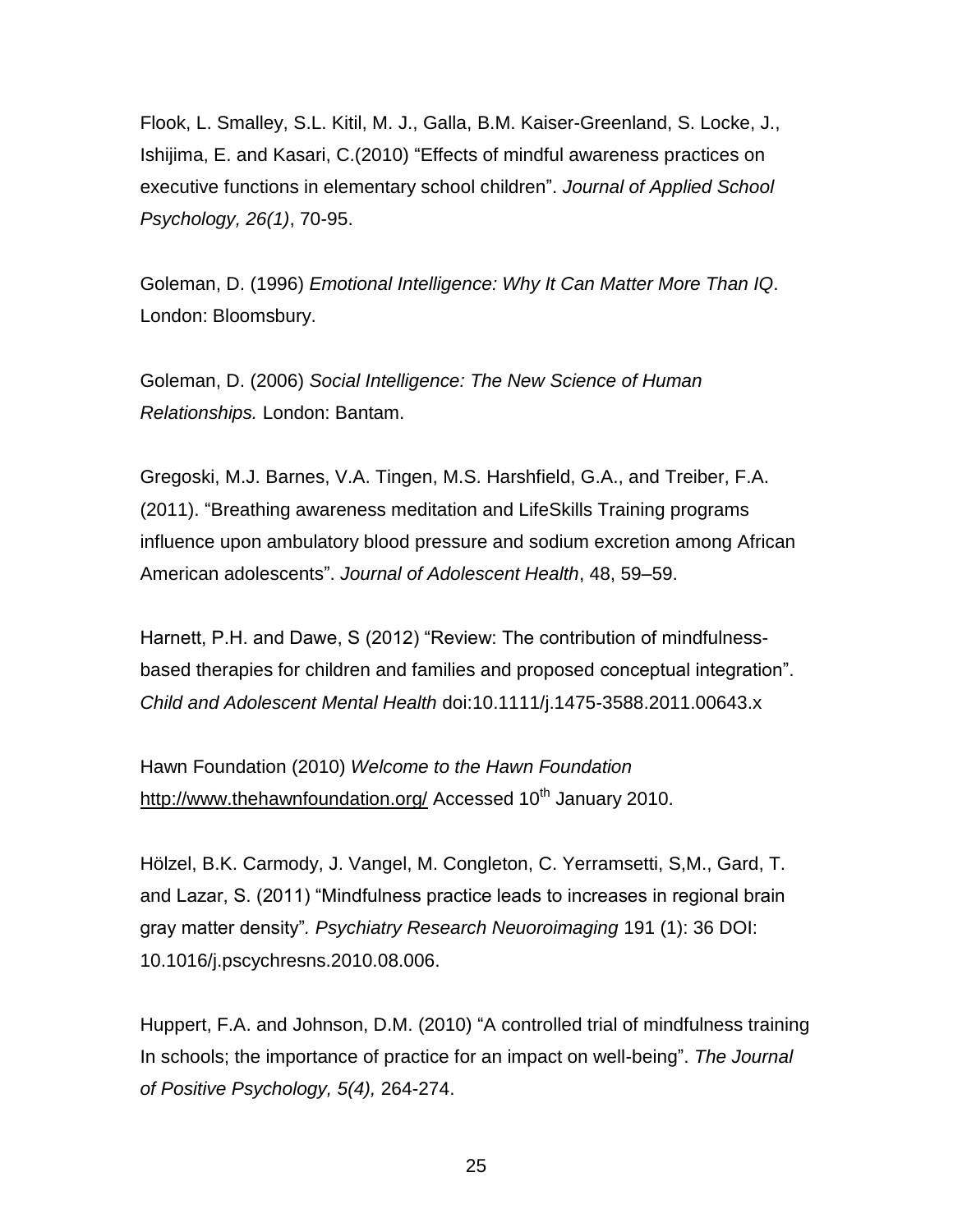Inner Resilience Programme (2010) Home page. *[http://www.innerresilience](http://www.innerresilience-tidescenter.org/)[tidescenter.org/](http://www.innerresilience-tidescenter.org/)* Accessed 9<sup>th</sup> January 2012

Jennings, P. A. (2011). "Promoting teachers' social and emotional competencies to support performance and reduce burnout". In A. Cohan and A. Honigsfeld (Eds.), *Breaking The Mould Of Pre-service And In-service Teacher Education: Innovative And Successful Practices For The 21st Century* (pp. 133–143). New York: Rowman & Littlefield.

Jennings, P. A., and Greenberg, M. T. (2009). "The prosocial classroom: Teacher social and emotional competence in relation to student and classroom outcomes". *Review of Educational Research*, 79,491–525. doi:10.3102/0034654308325693.

Jennings, P. A. Snowberg, K. E., Coccia, M. A., and Greenberg, M. T. (2011). "Improving classroom learning environments by cultivating awareness and resilience in education (CARE): Results of two pilot studies." *Journal of Classroom Interaction*, 46(1), 37–48.

Joyce, A., Etty-Leal, J., Zazryn, T., Hamilton, A., and Hassed, C. (2010). "Exploring a mindfulness meditation program on the mental health of upper primary children: A pilot study". *Advances in School Mental Health Promotion,* 3, 17–17.

Kabat-Zinn, J. (1996) *Full Catastrophe Living.* London: Piakus Books.

Kuyken, W., Weare, K, Ukoumunne, O. Lewis, R., Motton, N, Burnett, R. Cullen C, Hennelly, S. and Huppert, F. (forthcoming) "Effectiveness of the .b mindfulness in schools program: A non-randomized controlled feasibility study"*.*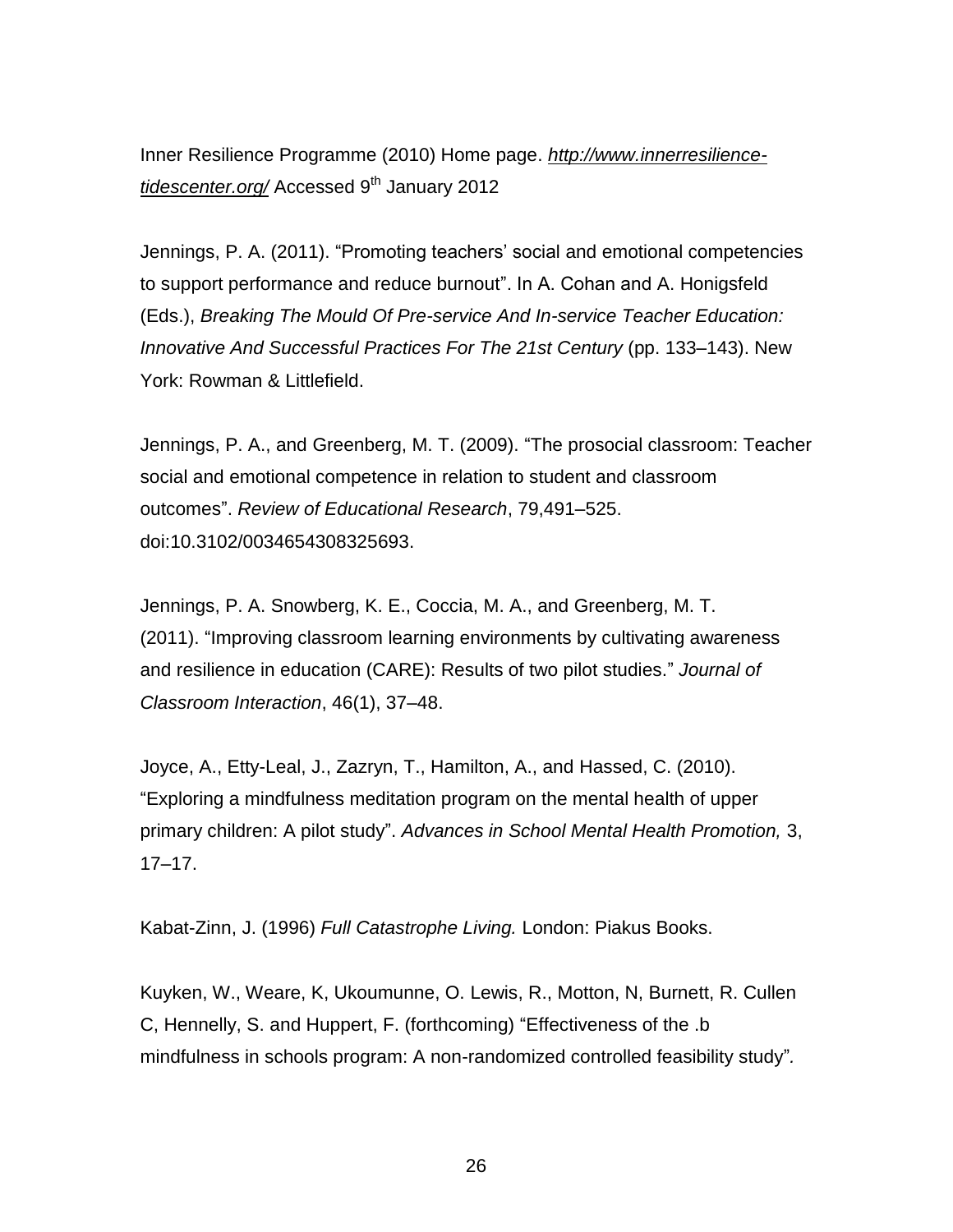(For information about the paper's current publication status contact the Mood Disorders Centre, University of Exeter.)

Lantiieri, L. (with Goleman, D.) 2008 *Building Emotional Intelligence.* Boulder, Colorado:Sounds True.

Lawlor, M.S. and Schonert-Reichl, K.A. (2008) "The benefits of being good during early adolescence: Altruism, happiness, and the mediating role of relatedness". Paper given at the annual meeting of the American Educational Research Association, March 24<sup>th</sup> – 28<sup>th</sup>, 2008, New York...

Liehr, P. and Diaz, N. (2010). "A pilot study examining the effect of mindfulness on depression and anxiety for minority children". *Archives of Psychiatric Nursing*, 24, 69–71.

Mendelson, T. Greenberg, M.T. Dariotis, J.K. Gould, L.F. Rhoades, B.L. and Leaf, P.J. (2010) "Feasibility and preliminary outcomes of a school-based mindfulness intervention for urban youth. *Journal of Abnormal Child Psychology, 38(7),* 985-994.

Mind Life Institute (2010) *Educating World Citizens: Educators, Scientists and Contemplatives Dialogue On Cultivating A Healthy Mind, Brain And Heart* Conference proceedings. Video DVDs. Mind and Life Institute, Boulder, Colorado.

Miners, R. (2008) "Collected and connected: mindfulness and the early adolescent". *Dissertations Abstracts International: Section B. The Sciences and Engineering, 68:* 9*.*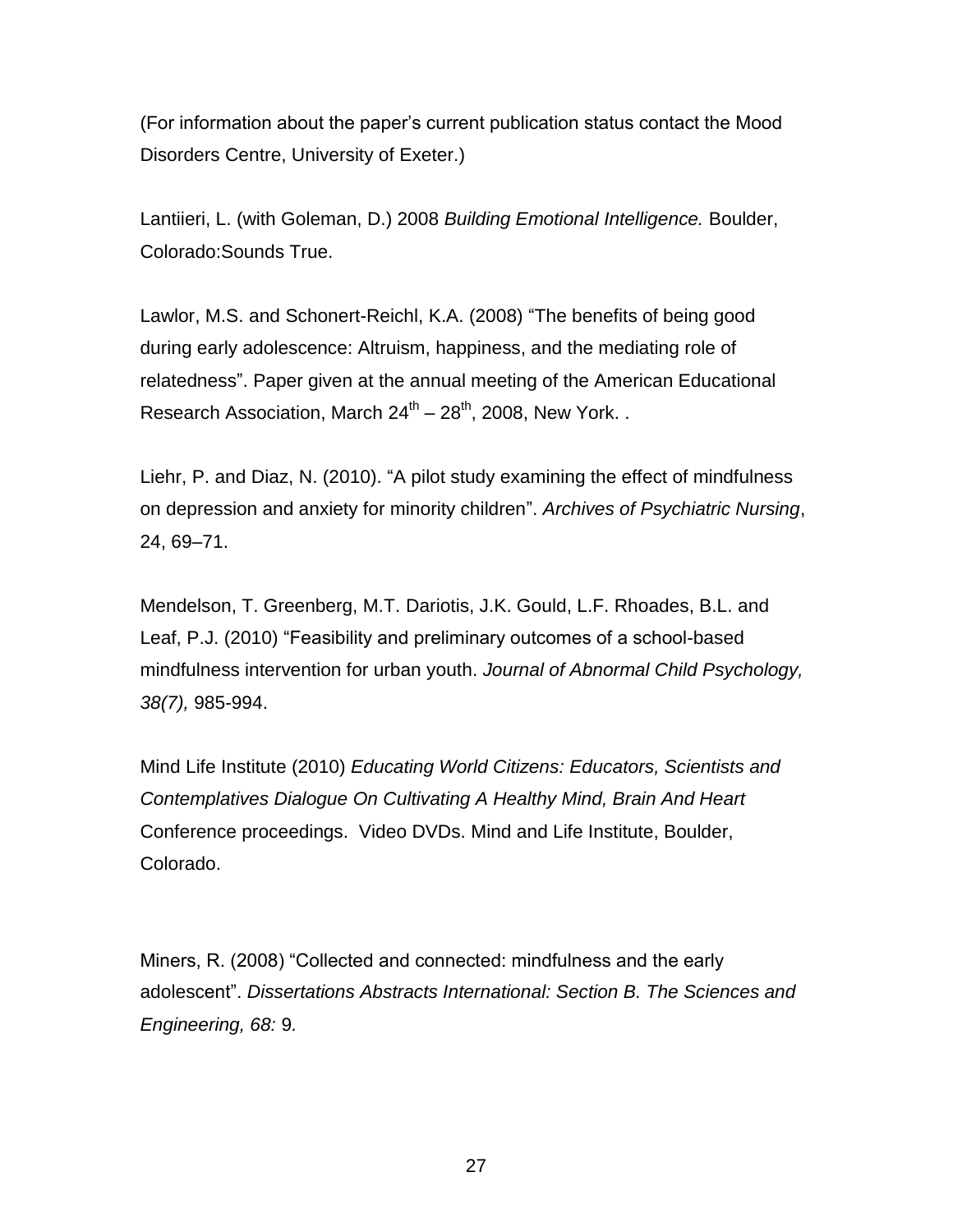Napoli, M. Krech, P.R. and Holley, L.C. (2005) "Mindfulness training for elementary school students: the attention academy". *Journal of Applied School Psychology*, Vol. 21(1), 99-125.

NICE (2009) *Depression: The Treatment and Management of Depression in Adults.* National Institute of Clinical Excellence: London.

Poulin, P. A. (2009). *Mindfulness-based Wellness Education: A Longitudinal Evaluation With Students In Initial Teacher Education*. Unpublished doctoral dissertation. University of Toronto, Toronto, Ontario, Canada.

Poulin, P.A. Mackenzie, C. S. Soloway, G. and Karayolas, E. (2008). "Mindfulness training as an evidenced-based approach to reducing stress and promoting well-being among human services professionals". *International Journal of Health Promotion and Education*, 46, 35–43.

Salmon, P. Sephton, S. Weissbecke, I. Hoover, K. Ulmer, C. and Studts, J. I. (2004) "Mindfulness meditation in clinical practice". *Cognitive and Behavioural Practice'.* 11 434-46.

Saltzman, A. and Goldin, P. (2008). "Mindfulness based stress reduction for school-age children". In S. C. Hayes & L. A. Greco (Eds.), *Acceptance And Mindfulness Interventions For Children, Adolescents And Families (pp. 139–161).* Oakland, CA: Context Press/New Harbinger.

Schonert-Reichl, K.A. and Hymel, S. (2007) "Educating the heart as well as the mind: why social and emotional learning is critical for students' school and life success". *Education Canada,* 47, 20-25.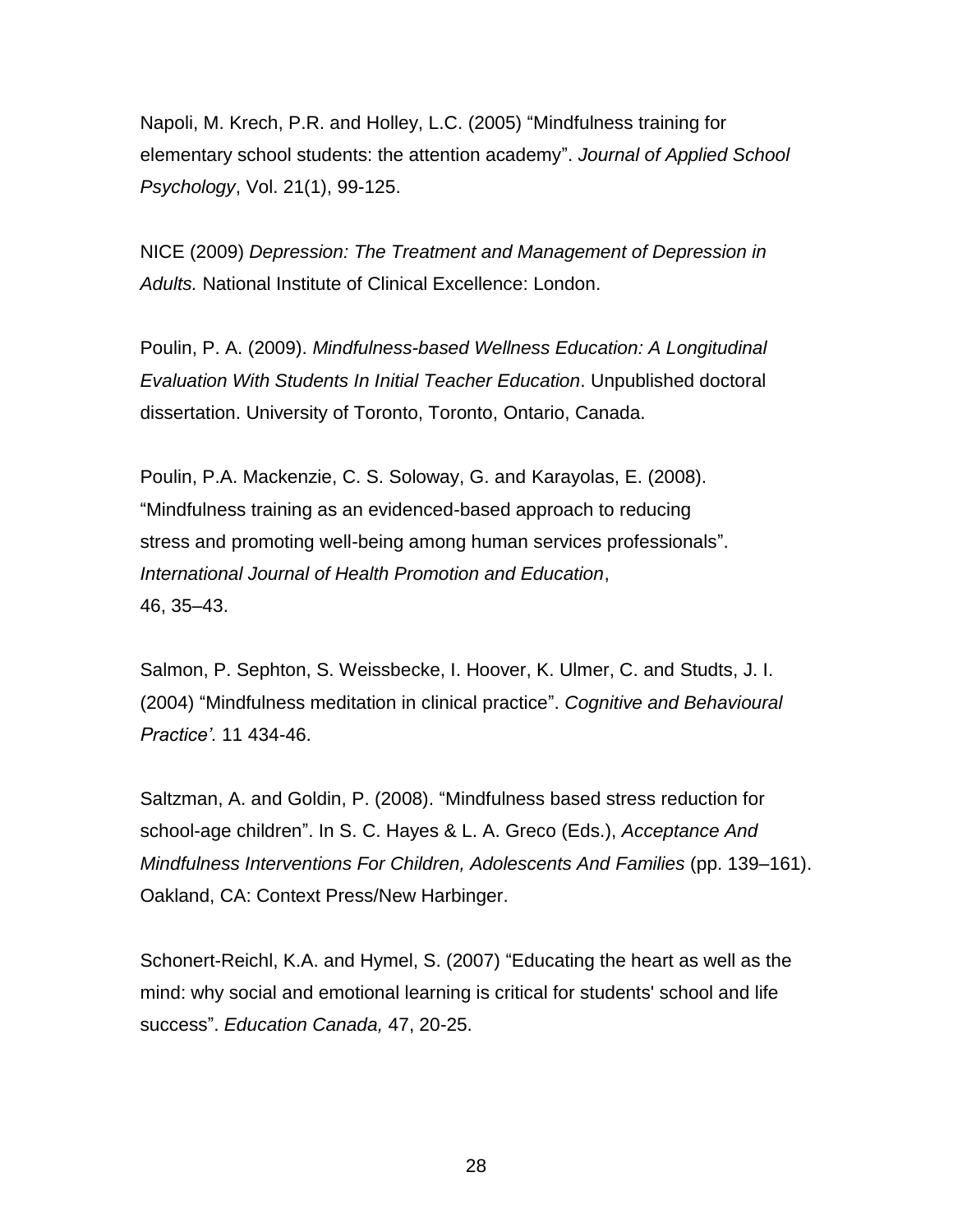Schonert-Reichl, K.A. and Lawlor, M.S. (2010) "The effects of a Mindfulness-Based Education Program on Pre- and Early Adolescents' Well-Being and Social and Emotional Competence". *Mindfulness, 1(3)*, 137-151. Schonert-Reichel, K. A. (2008) *Effectiveness of the mindfulness education (ME) program:research summary, 2005-2008* Department of Educational and Counselling Psychology, and Special Education, University of British Columbia, Vancouver,

Semple R. J.,Reid, L. and Miller L., (2005) "Mindfulness-based cognitive therapy for children". Chapter 7 in R. Baer (ed.) *Mindfulness-Based Treatment Approaches: Clinician's Guide To Evidence Base And Applications*. New York: Elsevier Academic Press.

Semple, R., Lee, J., Dinelia, R., & Miller, L. (2010) "A randomized trial of mindfulness-based cognitive therapy for children: Promoting mindful attention to enhance social-emotional resiliency in children". *Journal of Child and Family Studies, 19(2),* 218-229.

Sibinga, E., Kerrigan, D., Stewart, M., Johnson, K., Magyari, T., and Ellen, J. (2011). "Mindfulness instruction for urban youth." *Journal of Alternative and Complementary Medicine,* 17, 1–6.doi:10.1089/acm.2009.0605.

Soloway, G. B., Poulin, A., and Mackenzie, C. S. (2011). "Preparing new teachers for the full catastrophe of the 21st century classroom: Integrating mindfulness training into initial teacher education". In A. Cohan and A. Honigsfeld (Eds.), *Breaking The Mould Of Preservice And In-Service Teacher Education* (pp. 221–227). Lanham:R and L Education.

Tugade, M., & Fredrickson, B. (2004). "Resilient individuals use positive emotions to bounce back from negative emotional experiences" . *Journal of Personality and Social Psychology, 86(2)*, 320-333.